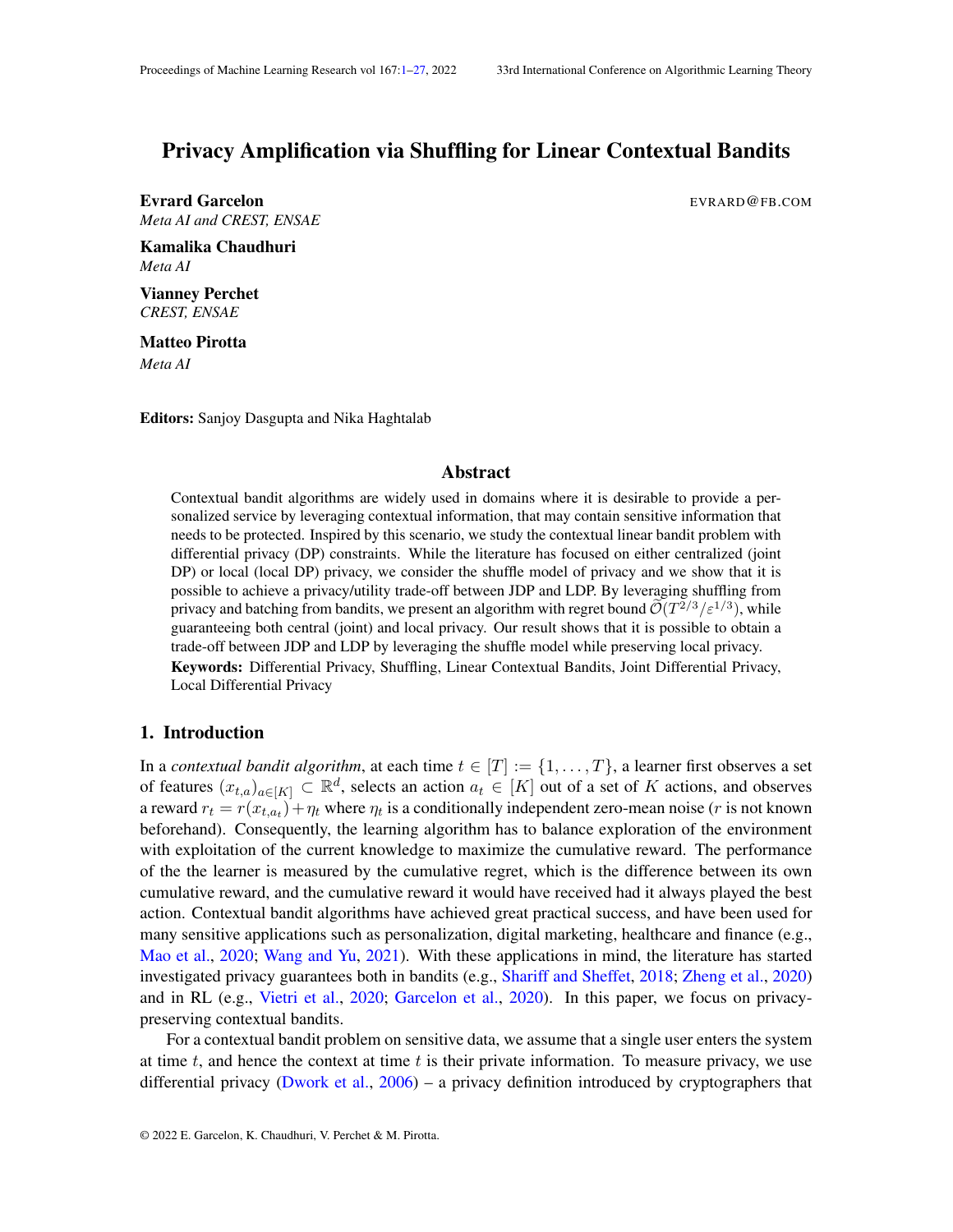has emerged as the gold standard for privacy-preserving data analysis (e.g., [Erlingsson et al.,](#page-14-4) [2014;](#page-14-4) [Dwork et al.,](#page-14-5) [2014;](#page-14-5) [Abowd,](#page-13-0) [2018;](#page-13-0) [Chaudhuri et al.,](#page-13-1) [2011;](#page-13-1) [Abadi et al.,](#page-13-2) [2016;](#page-13-2) [Boursier and Perchet,](#page-13-3) [2020\)](#page-13-3). The standard differential privacy framework applies to static data in a batch setting, but two extensions have been proposed to address online problems. The first is Joint Differential Privacy (JDP) (e.g., [Shariff and Sheffet,](#page-14-1) [2018\)](#page-14-1), an analogue of central differential privacy, where the users trust the bandit algorithm. JDP ensures that changing a single user's private information in the data does not change the probability of any future outcome (namely, actions taken and rewards received by any other user) by much.

**Definition 1 (Joint DP)** *For*  $\varepsilon > 0$  *and*  $\delta_0 > 0$ , *a randomized bandit agent*  $\mathfrak{A}$  *is*  $(\varepsilon, \delta_0)$ -joint differentially *private if for every*  $t \in [T]$ , two sequences of users,  $U = \{u_1, \ldots, u_T\}$  and  $U' =$  $\{u'_1, \ldots, u'_T\}$ , that differs only for the *t*-th user and for all events  $E \subset A^{[T-1]}$  then:

$$
\mathbb{P}(\mathfrak{A}_{-t}(U) \in E) \le e^{\varepsilon} \mathbb{P}(\mathfrak{A}_{-t}(U') \in E) + \delta_0 \tag{1}
$$

*where*  $\mathfrak{A}_{-t}(U)$  *denotes all the outputs of algorithm*  $\mathfrak{A}$ *, i.e., all actions*  $(a_i)_{i\neq t}$  *excluding the output of time* t *for the sequence of users* U*.*

A second, stronger concept is Local Differential Privacy (LDP) (e.g., [Zheng et al.,](#page-15-1) [2020\)](#page-15-1), where the users do not trust the bandit algorithm, and transmit only sanitized versions (using a private randomizer  $M$ ) of their contexts and rewards to the algorithm. Here, LDP ensures that user information is sanitized in such a manner that changing a single user's private value does not alter the distribution of the sanitized value by much.

**Definition 2 (Local DP)** *For any*  $\epsilon \geq 0$  *and*  $\delta \geq 0$ *, a privacy preserving mechanism* M *is said to be*  $(\varepsilon, \delta)$ -locally differential *private if and only if for all users*  $u, u' \in U$ *, contexts/rewards*  $((x_u, r_u), (x_{u'}, r_{u'})) \in (\mathbb{R}^d \times \mathbb{R})^2$  and all  $O \subset \{ \mathcal{M}(\mathcal{B}(0, L) \times [0, 1]) \mid u \in \mathcal{U} \}$ :

$$
\mathbb{P}\left(\mathcal{M}((x_u, r_u)) \in O\right) \le e^{\varepsilon} \mathbb{P}\left(\mathcal{M}((x_{u'}, r_{u'})) \in O\right) + \delta \tag{2}
$$

*where*  $\mathcal{B}(0, L) \times [0, 1]$  *is the space of context/reward associated to user u.* 

Just like the standard batch setting, while LDP offers a strong notion of privacy, its utility is often much lower. Specifically, for contextual linear bandit algorithms, while  $\varepsilon$ -JDP guarantees can be obtained by paying a multiplicative factor in the regret, LDP comes with a much higher impact on the regret. In fact, [Zheng et al.](#page-15-1) [\(2020\)](#page-15-1) have shown that  $\varepsilon$ -LDP regret scales with  $\widetilde{\mathcal{O}}(T^{3/4}/\sqrt{\varepsilon})$ on the regret. In Tact, Zheng et al. (2020) have shown that  $\varepsilon$ -EDF regrets instead of  $\widetilde{\mathcal{O}}(T^{1/2}/\sqrt{\varepsilon})$  $\widetilde{\mathcal{O}}(T^{1/2}/\sqrt{\varepsilon})$  $\widetilde{\mathcal{O}}(T^{1/2}/\sqrt{\varepsilon})$  for a  $\varepsilon$ -JDP algorithm (see Tab. 1 for more details.)

Real applications are gradually moving away from the *centralized* model of privacy, favoring the simpler and stronger notion of local privacy. This change is illustrated by the rise of on-device computation for mobile application (e.g., [Apple\)](#page-13-4). The natural question we address in this paper is:

## *Is it possible to design a bandit algorithm with guarantees akin to local privacy but better utility?*

To address this question, we consider the shuffle model of privacy (e.g., [Cheu et al.,](#page-13-5) [2019;](#page-13-5) [Feldman et al.,](#page-14-6) [2020;](#page-14-6) [Chen et al.,](#page-13-6) [2021;](#page-13-6) [Balle et al.,](#page-13-7) [2019;](#page-13-7) [Erlingsson et al.,](#page-14-7) [2020\)](#page-14-7) that, in supervised learning settings, allow to achieve a trade-off between central and local DP through a shuffler. The shuffler receives users' reports and permutes them before sending them to the server. This setting was first introduced in [Bittau et al.](#page-13-8) [\(2017\)](#page-13-8), named the *ESA* model (Encode-Shuffle-Analyze) and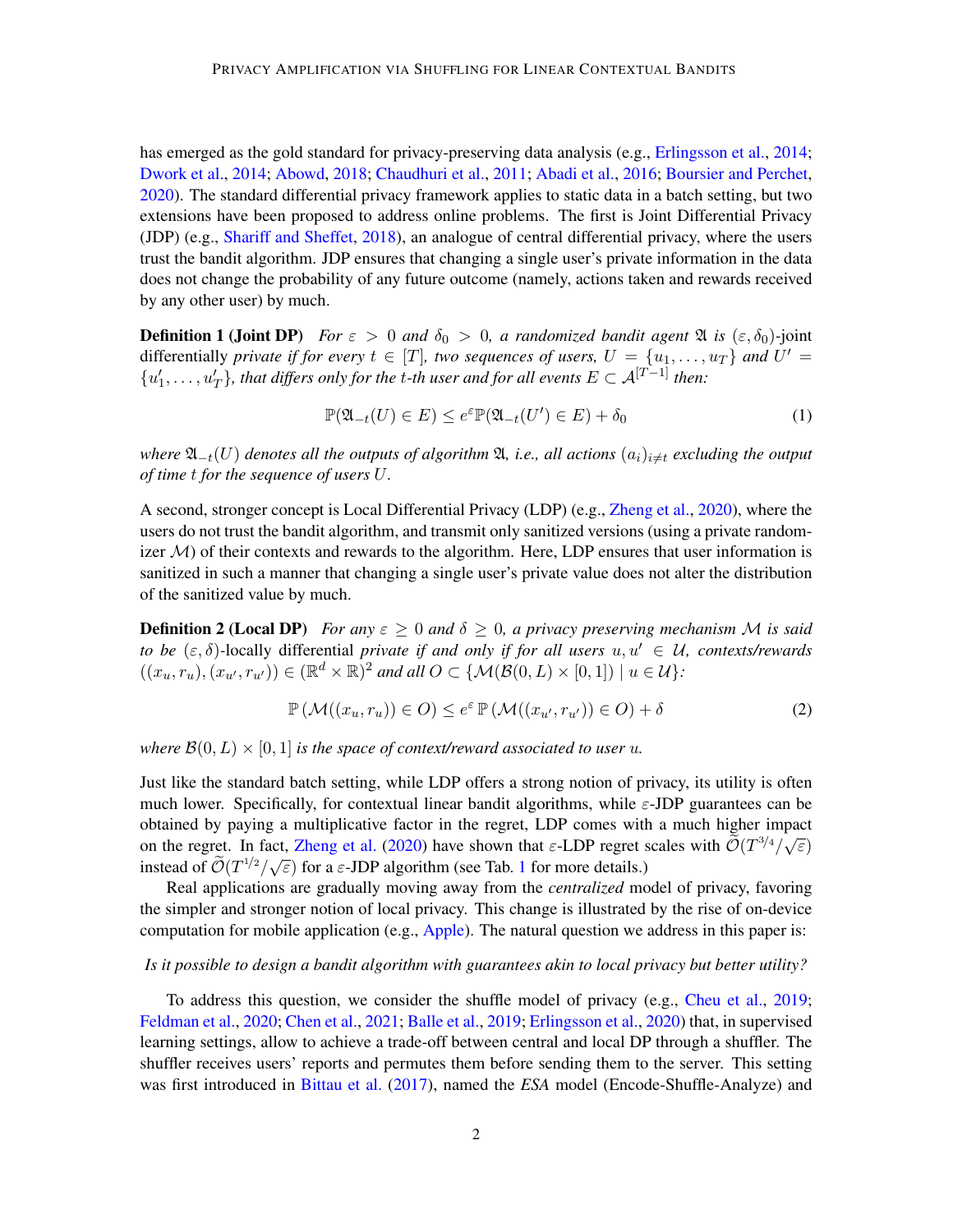motivated by the need for anonymous data collection. [Erlingsson et al.](#page-14-8) [\(2019\)](#page-14-8) later provided an analysis of the amplification of privacy thanks to the combined use of shuffling and local differential privacy showing that the shuffling model of privacy is able to strike a middle ground between the totally decentralized but somewhat sample inefficient *local* model and the centralized but more sample efficient central model of privacy. It is currently unclear whether it is possible to achieve some form of privacy/utility trade-off between these two models in the contextual bandit setting.

#### 1.1. Our Contributions

In this paper, we investigate the linear contextual bandit problem under the shuffle model of privacy, for the first time considering this privacy model in contextual bandit. Compared to the standard shuffle model (e.g., in supervised learning), there are several challenges introduced by the sequential nature of the problem. First, the shuffler is executed continuously and not only once as normally considered in supervised learning. Second, the number of samples available grows with time and depends on the decisions of the learning agent. This makes the design of the algorithm non-trivial, in particular for efficiently trading-off privacy amplification and regret.

We address these challenges in two ways. First, we carefully design separate asynchronous batch schedules for the shuffler and the bandit algorithm (i.e., LINUCB); here, batching at the shuffler is used to ensure privacy, and not just improved regret. Second, we leverage the martingale structure of the problem to analyze these batching schedules and provide privacy guarantees on the entire sequence of outputs generated by the shuffler and bandit algorithm. We summarize our main contributions as follows (see also Tab. [1\)](#page-2-0):

- If there is no adversary in between the shuffler and the algorithm (i.e., the communication channel is secure), we show that it is possible to achieve a regret bound of  $\tilde{\mathcal{O}}(dT^{2/3}/\varepsilon^{1/3})$ with a fixed batch size for the shuffler and dynamic batch for the bandit algorithm.
- In the case of adversary in between the shuffler and the users, our algorithm achieves a regret bound of  $\tilde{\mathcal{O}}(T^{3/4}/\sqrt{\epsilon})$  with a fixed batch size for the shuffler and dynamic batch for the bandit algorithm.

| Algorithm                        | Regret Bound                                                 | Privacy Model                                |                                |
|----------------------------------|--------------------------------------------------------------|----------------------------------------------|--------------------------------|
|                                  |                                                              | Joint DP                                     | Local DP                       |
| Shariff and Sheffet (2018)       | $(T^{1/2}/\varepsilon^{1/2})$                                | $(\varepsilon, \delta)$                      | N/A                            |
| Zheng et al. $(2020)$            | $\widetilde{\mathcal{O}}$ $(T^{3/4}/_{\varepsilon^{1/2}})$   | $(\varepsilon,\delta)$                       | $(\varepsilon,\delta)$         |
| Our Cor. 8 (LDP optimization)    | $\left(T^{3/4}/\varepsilon^{1/2}\right)$                     | $(\frac{\varepsilon^{3/2}}{T^{1/4}},\delta)$ | $(\varepsilon,0)$              |
| Our Cor. 9 (regret optimization) | $\widetilde{\phantom{m}}$<br>$T T^{2/3} /_{\varepsilon} 1/3$ | $(\varepsilon, \delta)$                      | $(\varepsilon^{2/3}T^{1/6},0)$ |

<span id="page-2-0"></span>Table 1: Regret and privacy for algorithms in *linear contextual bandits* for  $T \ge 1/(27\varepsilon)^4$ .

## <span id="page-2-1"></span>2. Preliminaries

We consider linear contextual bandit problems, where rewards are linearly representable in the features, i.e., for any feature vector  $x_{t,a}$ , it writes as  $r(x_{t,a}) = \langle x_{t,a}, \theta^* \rangle$ , where  $\theta^* \in \mathbb{R}^d$  is unknown. We do not pose any assumption on the context generating process but we rely on the following standard assumptions.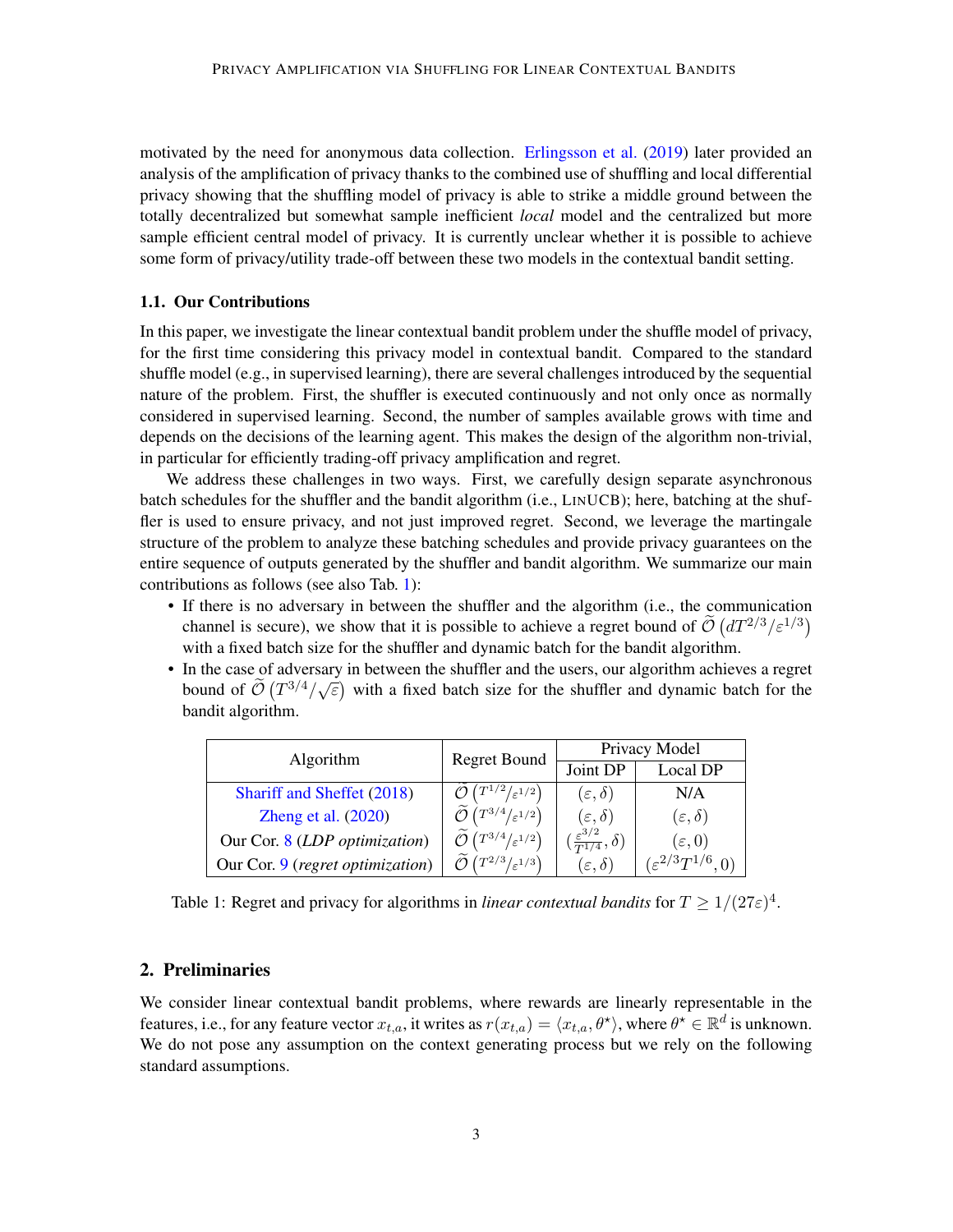**Assumption 3** There exist  $S > 0$  and  $L > 0$  such that  $\|\theta^*\|_2 \leq S$  and, for all time  $t \in [T]$ , arm  $a \in [K]$ ,  $||x_{t,a}||_2 \leq L$ *. Furthermore, the noisy reward is*  $r_t = \langle x_{t,a}, \theta^* \rangle + \eta_t \in [0,1]$  *with*  $\eta_t$  *being* σ*-subGaussian for some* σ > 0*. These parameters,* L*,* S *and* σ*, are known.*

The performance of the learner  $\mathfrak A$  over T steps is measured by the regret  $R_T = \sum_{t=1}^T r(x_{t,a_t^*})$  $r(s_{t,a_t})$ , which represents the cumulative difference between playing the optimal action  $a_t^*$  =  $\arg \max_{a \in [K]} r(x_{t,a})$  and  $a_t$  the action selected by the algorithm.

#### 2.1. Shuffle-model in Contextual Bandits

In this section, we introduce the generic shuffle-model for contextual bandit, inspired by the ESA model. In Sec. [3,](#page-5-0) we will provide the details for instantiating it in linear contextual bandits. In the standard shuffle model, a shuffler is introduced in between the data and the algorithm. The shuffler enables privacy amplification by permuting information of  $l$  users. The larger the batch, the higher the privacy amplification but also the degradation of the utility (see e.g., [Cheu et al.,](#page-13-5) [2019\)](#page-13-5), leading to some fundamental trade-off between privacy amplification and utility loss. In online learning, we observe users sequentially and it is natural to assume that, in order to achieve privacy amplification, the shuffler builds a batch of consecutive users before communicating with the bandit algorithm. The bandit algorithm can then behave synchronously or asynchronously w.r.t. the shuffler. In other words, it can update its internal statistics with the same frequency of the shuffler or use an independent batch schedule.

More formally, the shuffle-model for contextual bandit is described by the following interaction protocol (see also Fig. [1\)](#page-4-0). At each time  $t \in [T]$ ,

- $\bullet$  A new user  $x_t$  receives model information from the bandit algorithm (e.g., estimated rewards and confidence intervals) that are used to *locally* compute the action to play. Then, the user plays the prescribed action  $a_t$  which generates the associated reward  $r_t$ .
- $\bullet$  The user sends its own privatized version of the data  $M_{\text{LDP}}(x_{t,a_t}, r_t)$  to the shuffler. This new data is added to the shuffler batch  $B_{k_t}^S := \bigcup_{i=t_{k_t^S}}^t \{ \mathcal{M}_{\text{LDP}}(x_{i,a_i}, r_i) \}$ , where  $k_t^S$  denotes the shuffler batch at time t and  $t_k$  is the starting time of batch k.
- ❸ The bandit algorithm queries statistics from the shuffler. If the shuffler is ready to send data (e.g., enough samples has been collected for privacy amplification), it computes a statistic  $u$  on a permutation of the data (i.e.,  $u(\sigma(B_{k_t}^S))$ ) and sends it to the bandit algorithm. Otherwise no information is provided. The bandit algorithm adds the new statistic to its batch (i.e.,  $B_{k_t^A}^A$  :=  $\bigcup_{i=t_{k+1}}^{t} \{u(\sigma(B_{k+1}^S))\}\}\$  and may then decide to update the model as soon as data is received (i.e., synchronously) or use an independent batch schedule (i.e., asynchronous).

The objective is to minimize the (pseudo) regret and simultaneously guarantee privacy of the data and of the statistics. To this extent, we assume all users (including the shuffler and the bandit algorithms) behaves in an *honest but curious* manner [\(Oded,](#page-14-9) [2009\)](#page-14-9), i.e., the users and the algorithm behaves as prescribed by the protocol. We consider different threat models for privacy, including an adversary in between a the user and the shuffler, b the shuffler and the bandit algorithm, and c the bandit algorithm and the user. We will show that different privacy/regret guarantees can be achieved in the different settings.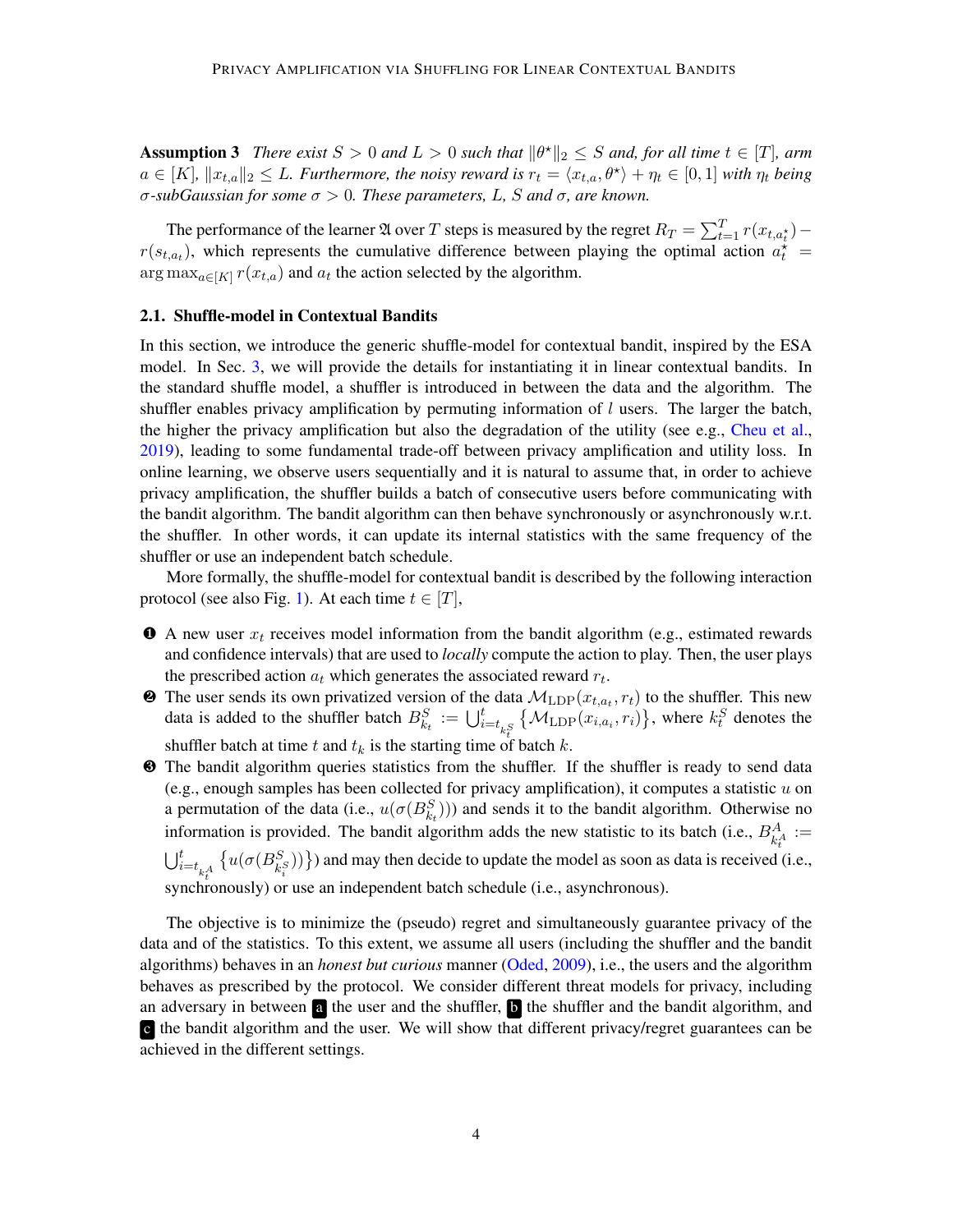

<span id="page-4-0"></span>Figure 1: Illustration of the shuffle model for linear contextual bandits.

#### Algorithm 1: SBLB

<span id="page-4-1"></span>**Input:** LDP parameter:  $\varepsilon_0$ , privacy parameters:  $\varepsilon$ ,  $\delta_0$ , regularizer:  $\lambda$ , context bound: L, failure probability:  $\delta$ , low switching parameter:  $\eta$ , encoding parameter:  $m$ , dimension:  $d$ , fix batch size:  $\ell$ Initialize  $j^S = j^A = 0$ ,  $\widetilde{\theta}_0 = 0$ ,  $\widetilde{V}_0 = \lambda I_d$  and  $p = 2(\exp\left(\frac{2\varepsilon_0}{md(d+3)}\right) + 1)^{-1}$ **for**  $t = 0, 1, ...$  **do** c Communication with the user User receives  $\theta_j$  *A*,  $V_j$  *A* and  $\beta_j$  *A* and selects  $a_t \in \text{argmax}_{a \in [K]} \langle x_{t,a}, \theta_j \rangle + \beta_j$  *A*  $|| x_{t,a} ||_{\widetilde{V}_{j}^{-1}}$ Observe reward  $r_t$  and compute private statistics  $(b_t, \tilde{w}_t) = \mathcal{M}_{\text{LDP}}(x_{t, a_t}, r_t, L, \varepsilon_0, m)$  (Alg. [2\)](#page-16-0) a Communication with the shuffler  $B_{j^S}^S = B_{j^S}^S \cup (\tilde{b}_t, \tilde{w}_t)$ if  $|B_{j^S}^S|=l$  then Set  $t_{j^s+1} = t$ , compute a permutation  $\sigma$  of  $[\![t_{j^s} + 1, t_{j^s+1}]\!]$  and compute aggregate statistics  $\forall i \leq d, k \leq i, \qquad Z_{j^S,i} = \sum^l$  $n=1$  $\sum_{ }^m$  $q=1$  $\tilde{b}_{\sigma(n),i,q}$  and  $U_{j^S,i,k} = \sum^l$  $n=1$  $\sum_{ }^{\infty}$  $\sum_{q=1}\widetilde{w}_{\sigma(n),i,k,q}$ Set  $U_{j^S,i,k} = U_{j^S,k,i}, B_{j^S+1} = \emptyset$  and  $j^S = j^S + 1$ **b** Communication with the bandit algorithm Receives ( $Z_{i<sup>S</sup>−1}$ ,  $U_{i<sup>S</sup>−1}$ ) and compute candidate statistics  $\widetilde{B}_{j^A+1} = \widetilde{B}_{j^A+1} + \frac{Z_{j^S-1}}{m(1-n)}$  $\frac{Z_{jS-1}}{m(1-p)} - \frac{l^S}{2(1-p)}$  $2(1-p)$  $\widetilde{V}_{j^A+1} = \widetilde{V}_{j^A+1} + \frac{U_{j^S-1}}{m(1-n)}$  $\frac{U_j s_{-1}}{m(1-p)} - \frac{l^S}{2(1-p)}$  $\frac{1}{2(1-p)}+2(\lambda_{j^A+1}-\lambda_{j^A})I_d$ **if**  $det(V_{jA+1}) \geq (1+\eta)det(V_{jA})$  **then** Compute  $\tilde{\theta}_{jA+1} = \frac{1}{L} \tilde{V}_{jA+1}^{-1} \tilde{B}_{jA+1}$ Set  $t_{jA+1} = t$ ,  $\beta_{jA+1}$  and  $\lambda_{jA+1}$  as in Eq. [\(7\)](#page-10-0) and Eq. [\(8\)](#page-11-0) Set  $j^A = j^A + 1$ ,  $\widetilde{B}_{jA+1} = \widetilde{B}_{jA}$  and  $\widetilde{V}_{jA+1} = \widetilde{V}_{jA}$ end end end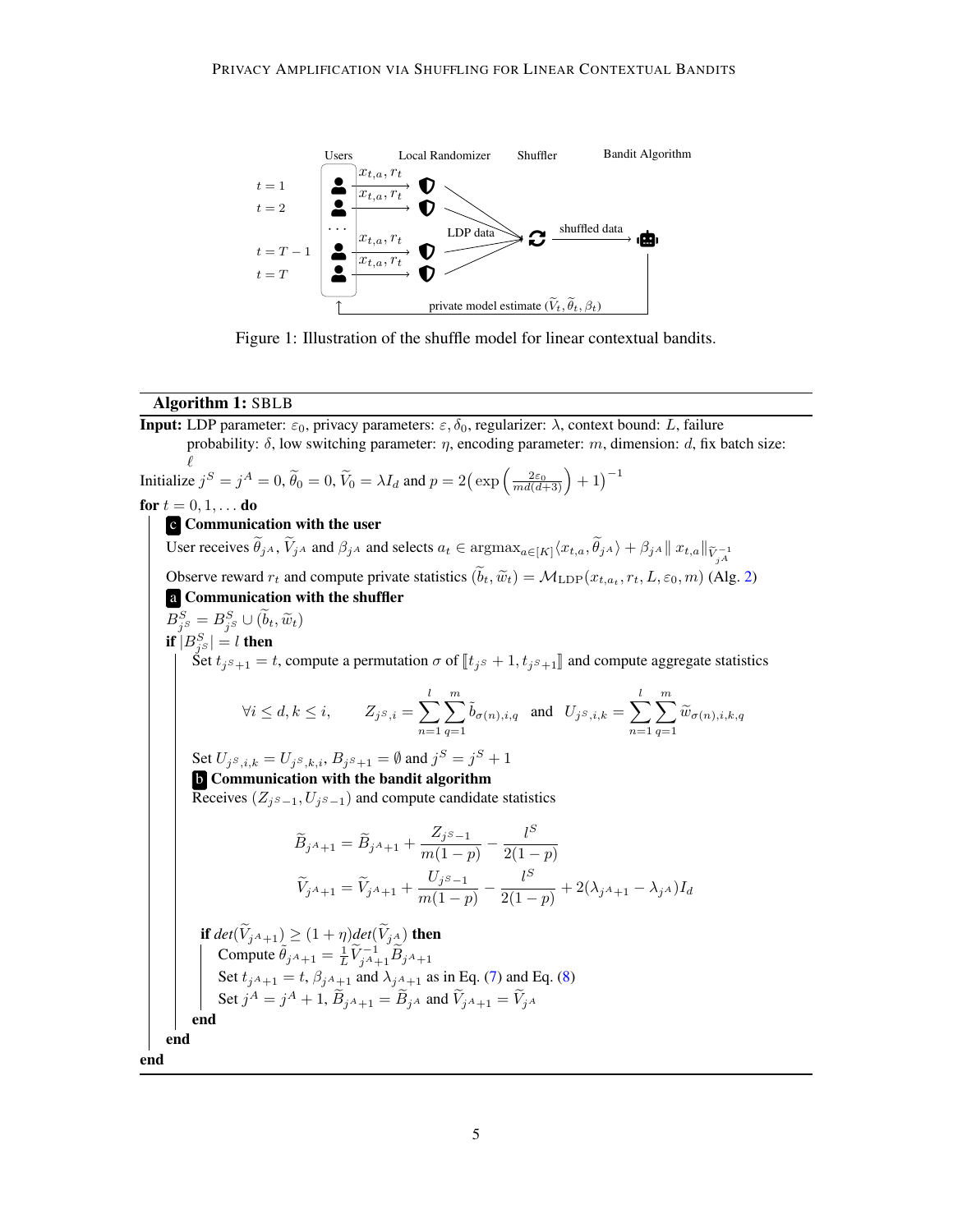## <span id="page-5-0"></span>3. Shuffle Model with Fixed-Batch Shuffler

In this section, we provide an instantiation of the shuffle model for linear contextual bandit. We base our algorithm on the non-private low-switching LINUCB [\(Abbasi-Yadkori et al.,](#page-13-9) [2011\)](#page-13-9), that incrementally builds an estimate  $\hat{\theta}_j$  of the unknown parameter  $\theta^*$ . Since the algorithm leverages sum of statistics received from the users, we consider the binary sum mechanism inspired by [Cheu](#page-13-5) [et al.](#page-13-5) [\(2019\)](#page-13-5) as building block for achieving privacy in the shuffle model. While this scheme allows us to obtain standard LDP guarantees on users information, the shuffler is responsible to provide privacy amplification via batching and shuffling. The main challenge is to combine these elements with the low-switching scheme of LINUCB. As we will explain later, adaptive batching at the level of LINUCB is not for computational efficiency but it is rather fundamental for obtaining a good privacy/regret trade-off.

#### 3.1. Algorithmic Design

In this section, we provide a full description of the Shuffle-Batched Linear Bandit (SBLB) algorithm. Intuitively, the algorithm relies on a shuffler with fixed batch size to achieve privacy amplification from LDP data, and a variation of LINUCB with dynamic batch schedule based on the determinant condition. The pseudo-code is reported in Alg. [1.](#page-4-1)

**O** Action Selection. At each time t, the user  $x_t$  receives, from the bandit algorithm, an estimate of the model composed by a parameter  $\widetilde{\theta}_{k_t^A} \in \mathbb{R}^d$ , a design matrix  $\widetilde{V}_{k_t^A} \in \mathbb{R}^{d \times d}$  and confidence width  $\beta_{k_t^A}$ . Notice that these are parameters computed at the beginning of the batch  $k_t^A$  of the bandit algorithm. Then, the action is selected by maximizing the following standard optimistic problem:

$$
a_t \in \underset{a \in [K]}{\operatorname{argmax}} \left\{ \langle x_{t,a}, \widetilde{\theta}_{k_t^A} \rangle + \beta_{k_t^A} || x_{t,a} ||_{\widetilde{V}_{k_t^A}^{-1}} \right\}
$$

where  $\beta_t$  is the size of the confidence ellipsoid, defined in Lem. [10,](#page-10-1) which roughly scales as  $\widetilde{O}\Big(t_{k^A_t}^{1/4}$  $k_t^A$ ). Note that it is possible to directly access the features  $x_{t,a}$  of the user since this computation happens locally. The action is played and a reward  $r_t$  is observed.

❷ Local Privacy and Shuffler. Users' information is then protected through a local private mechanism  $M_{\rm LDP}$ . As noticed in [\(Shariff and Sheffet,](#page-14-1) [2018\)](#page-14-1), only the information required by the algorithm to compute  $\hat{\theta}$  through ridge regression and the associated confidence interval must be privatized. We are thus interested in privatizing the quantities  $x_{t,a_t}r_t$  and  $x_{t,a_t}x_{t,a_t}^{\top}$ . To obtain LDP quantities, we leverage a variation of the private mechanism introduce by [Cheu et al.](#page-13-5) [\(2019\)](#page-13-5). We independently privatize each component of the vector  $x_{t,a_t}r_t$  and of the upper triangular part of the matrix  $x_{t,a_t} x_{t,a_t}^{\top}$ , the rest follows from the symmetric structure. Each entry is normalized to [0, 1] and approximated by a truncated 0/1-bit representation, which length is controlled by the parameter  $m \in \mathbb{N}^*$ . The full procedure is reported in Alg. [2](#page-16-0) in the appendix.

The shuffler receives the privatize data  $\mathcal{M}_{\text{LDP}}(x_{t,a_t}, r_t)$  and adds it to the current batch. The role of the shuffler is to provide additional privacy by sending data in a random order compared to what it has received. At a high-level this provides an additional privacy guarantee because it breaks the link between a given user and their data. Indeed for an algorithm receiving data from the shuffler, the  $t$ -th row of data has little chance to come from user  $t$ . If the shuffler has access to a batch of size l, it can provide a privacy amplification of level  $l^{-1/2}$  (see e.g., [Cheu et al.,](#page-13-5) [2019,](#page-13-5) Thm.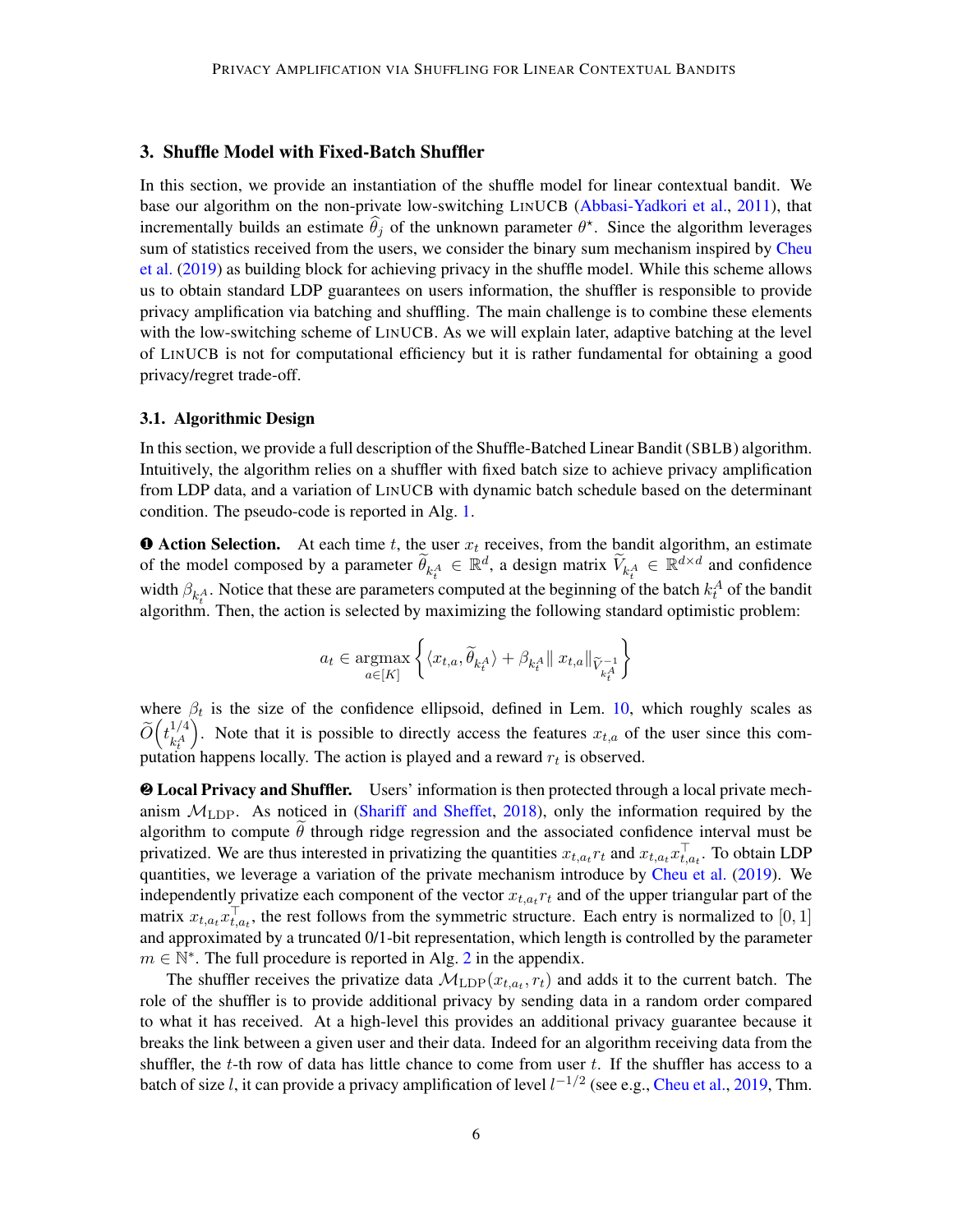5.4). Ideally, we would like to shuffle all the data at each time  $t$ , achieving a privacy amplification of  $t^{-1/2}$ . However, this approach would not provide enough privacy due to the fact an adversary would have multiple observations of the same data, thus greatly decreasing the advantage of using the shuffling mechanism. To avoid this issue, we need to force the shuffler to use batches and discard samples after each batch. Let's denote by  $l^S$  the fix batch size of the shuffler. At time t, if the batch  $B_{k_t}^S$  is of size  $l^S$ , the shuffler permutes the data and compute the statistics required by the bandit algorithm. To compute those statistics, the shuffler uses a secure and trusted third-party different that the shuffler. This third-party is assumed to be secure with for example the use of encrypted communication between the shuffler and it, like in [\(Cheu et al.,](#page-13-5) [2019\)](#page-13-5). When  $|B_{k_t}^S| < l^S$ , the shuffler do not provide any information to the bandit algorithm. The shuffling setting is not fundamentally different than the LDP one, but it allows to achieve a large gain in privacy in the high data regime from multiple users. Shuffling allows to achieve better privacy guarantees and, overall, it improves the standard LDP protocol with virtually no cost.

❸ Model Estimation (the bandit algorithm). As last step, the bandit algorithm queries new data to the shuffler which replies only if the batch is full. If no data is received, the bandit algorithm does nothing. Otherwise, the bandit algorithm receives summary statistics  $Z_{k_t^S}$  and  $U_{k_t^S}$  corresponding to the sum over the shuffled batch  $B_{k_f^S}^S$  of the LDP data associated to  $xr$  and  $xx^\top$ . The algorithm could behave synchronously with the batch schedule of the shuffler and update the model by updating the design matrix  $V_{k_{t+1}^{S}}$  and parameter  $\theta_{k_{t+1}^{S}}$ . However, this behavior would lead to a worse privacy/regret trade-off than an asynchronous data-adaptive schedule. Although it is possible to achieve the same regret bound in non-private settings with static and dynamic batch schedules, in the private case it is no more the case because of required inflation of the confidence intervals by a factor  $t^{1/4}$  to deal with concentrations of private statistics. In App. [C,](#page-24-0) we provide a more formal support to this claim.

As a consequence, we shall leverage the determinant-based condition introduced by [Abbasi-](#page-13-9)[Yadkori et al.](#page-13-9)  $(2011)$ . Upon receiving the data at time  $t$ , the bandit algorithm has access to the following set of private statistics  $\left\{ (Z_i, U_i), i \in [k_t^S] \right\}$ , which is further divided into batches of various lengths. Denote by  $j = k_t^A$  the bandit batch at time t with associated parameters  $\widetilde{V}_j$ ,  $\widetilde{B}_j$  and  $\theta_j$  computed at the beginning of the batch. Then, we denote by  $V_t$  the new design matrix obtained by updating the matrix  $\tilde{V}_j$  with all the statistics received from the shuffler after  $t_j$ . If  $\det(\tilde{V}_t) \geq$  $(1 + \eta) \det(\widetilde{V}_j)$ , then a new batch is started and the model is updated, i.e.,  $\widetilde{\theta}_{j+1} = \frac{1}{L}$  $\frac{1}{L}\widetilde V_{j+1}^{-1}\widetilde B_{j+1}$ is computed through ridge-regression. In a LinUCB fashion, the last step for the algorithm is to compute the size of a confidence intervals around  $\tilde{\theta}_{j+1}$  containing the true parameter  $\theta^*$ . Contrary to the non-private setting [\(Abbasi-Yadkori et al.,](#page-13-9) [2011\)](#page-13-9), the algorithm uses wider confidence intervals to account for the noise added to ensure privacy. This increase is quite significant as the confidence intervals grow at a  $t^{1/4}$  rate compared to  $\log(t)$  in the non private setting. Refer to Lem. [10](#page-10-1) for the explicit definition.

## 4. Analysis of The Shuffle Model with Fixed-Batch Shuffler

In this section, we provide the privacy and regret guarantees of SBLB. We first begin to describe which privacy guarantees are attainable in the different attack scenarios outlined in the introduction. Then we show how the regret of SBLB is impacted by the these attack models.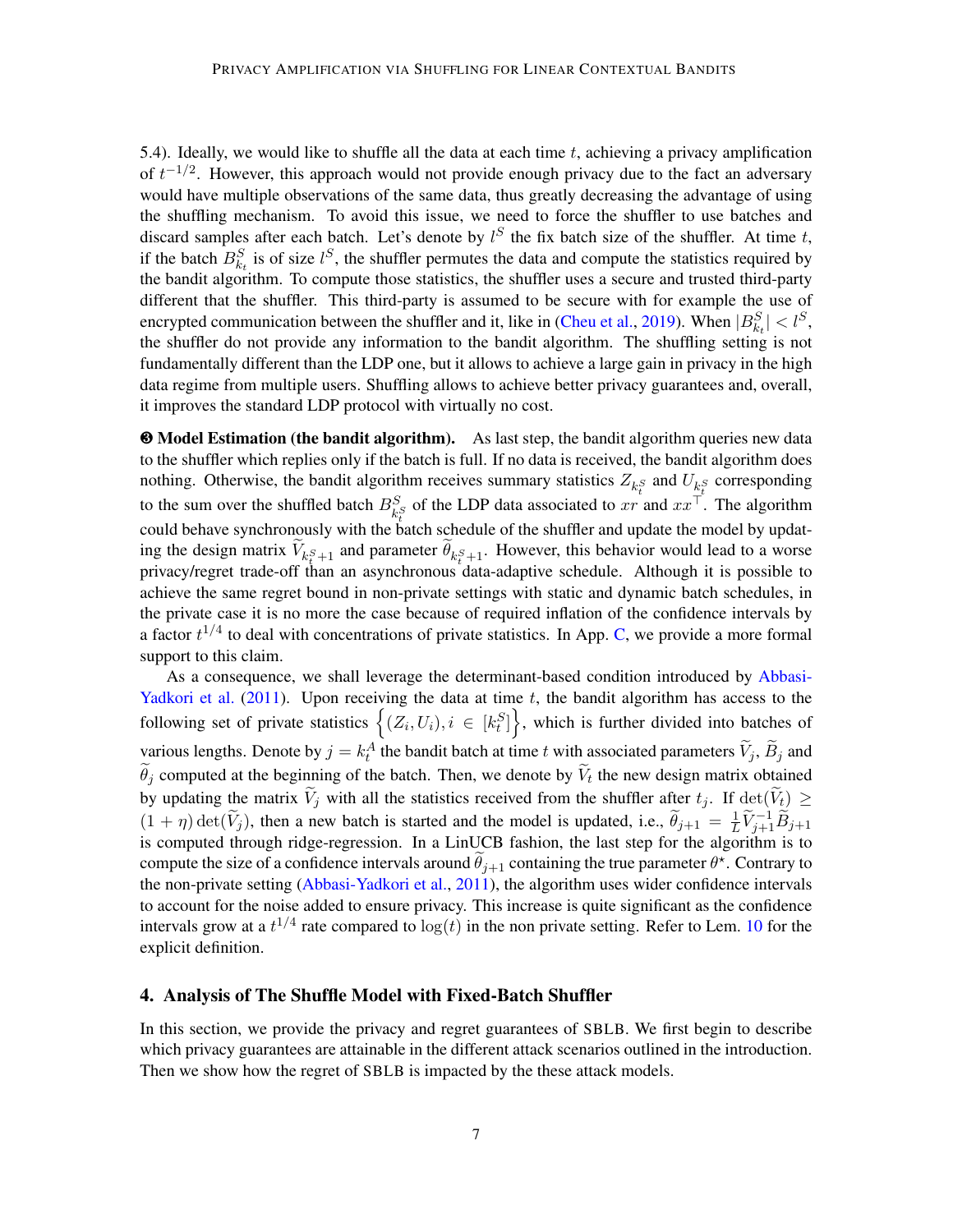For sake of clarity, we recall the parameters that regulates the privacy/regret analysis of our algorithm. The first parameter  $\varepsilon_0$  regulates the level of local differential privacy introduced by the local randomizer  $M_{\text{LDP}}$ . However, to simplify the analysis, we often use the alternative parameter  $p := 2(\exp\left(\frac{2\varepsilon_0}{md(d+3)}\right) + 1)^{-1}$  derived from  $\epsilon_0$  (see Alg. [2\)](#page-16-0). The other two parameters  $(\varepsilon, \delta_0)$ controls the level of joint differential privacy that SBLB should attain.

#### 4.1. Privacy Analysis of SBLB

As discussed in Sec. [2,](#page-2-1) the shuffling model encompasses all the multiple scenarios in which the privacy of users can be threatened.

a Compromised communication between the user and the shuffler. In the first and most harmful scenario, the communication between the users and the shuffler is not secured and the data can be observed by an adversary. This is the standard LDP setting in linear contextual bandit. In this case, the use of the local randomizer  $\mathcal{M}_{\text{LDP}}$  guarantees that the data sent by the user to the shuffler are  $\varepsilon_0$ -LDP. That is to say the most stringent privacy guarantees in the differential privacy model.

# <span id="page-7-1"></span>**Proposition 4 (LDP guarantee)** For any  $\varepsilon_0 > 0$  and  $m \in \mathbb{N}^*$ ,  $\mathcal{M}_{LDP}(.,.,\varepsilon_0, L, m)$  is  $\varepsilon_0$ -LDP.

This particular scenario corresponds to a decentralized setting where the users do not trust the algorithm or the communication channel between them to be secure and they have to protect the privacy of their data at a individual level, that is to say to guarantee that the data sent could have been sent by anyone else. This setting (i.e., the "pure" LDP scenario) is also the one studied in [\(Zheng et al.,](#page-15-1) [2020\)](#page-15-1). We will show that we can recover their result when we want to guarantee the highest level of LDP privacy. However, at the cost of sacrificing a portion of LDP level, we can obtain a better regret bound, closing the gap with the less stringent JDP setting.

**b** Compromised communication between the shuffler and the bandit algorithm. In another privacy loss scenario, an adversary can observe the same data as the bandit algorithm. Stated otherwise, the adversary has access to the output of the shuffler. In that case, SBLB is still  $\varepsilon_0$ -LDP but stronger differential privacy guarantees can be achieved thanks to privacy amplification. In this scenario, the adversary observes the different outputs of the shuffler, that are statistics computed on a number of different users. The question, in the differential privacy setting, is whether it is possible to know that one particular user (i.e., user's data) was involved in the computation of those statistics.

[Tenenbaum et al.](#page-14-10) [\(2021\)](#page-14-10) studies a weaker version of this question in the multi-armed bandit setting where an adversary *only observes the output of the shuffler for one time step*, while we focus on the more challenging case where the adversary observes all the history. Technically, this is the same difference as ensuring event-level privacy in the continual observation model compared to a differential privacy on a single query. Note that it would be possible to obtain a better regret bound if we consider the adversary model in [\(Tenenbaum et al.,](#page-14-10) [2021\)](#page-14-10) since a smaller level of privacy is required (see Remark [12\)](#page-11-1).

<span id="page-7-0"></span>The complicated aspect is to guarantee that the whole sequence of  $M<sub>S</sub>$  vectors and matrices  $(Z_{j^S},U_{j^S})_{j^S=1}^{\tilde{M_S}}$  $j_{S=1}^{M_S}$  is private, and not a single output at a given time. This issue is solved by leveraging batching. Formally, we can show in this scenario that the sequence  $(Z_j s, U_j s)_j s$  is  $(\varepsilon, \delta_0 + \delta)$ -DP for any  $\delta_0, \delta \in (0, 1)$  and  $\varepsilon \in (0, 1)$ .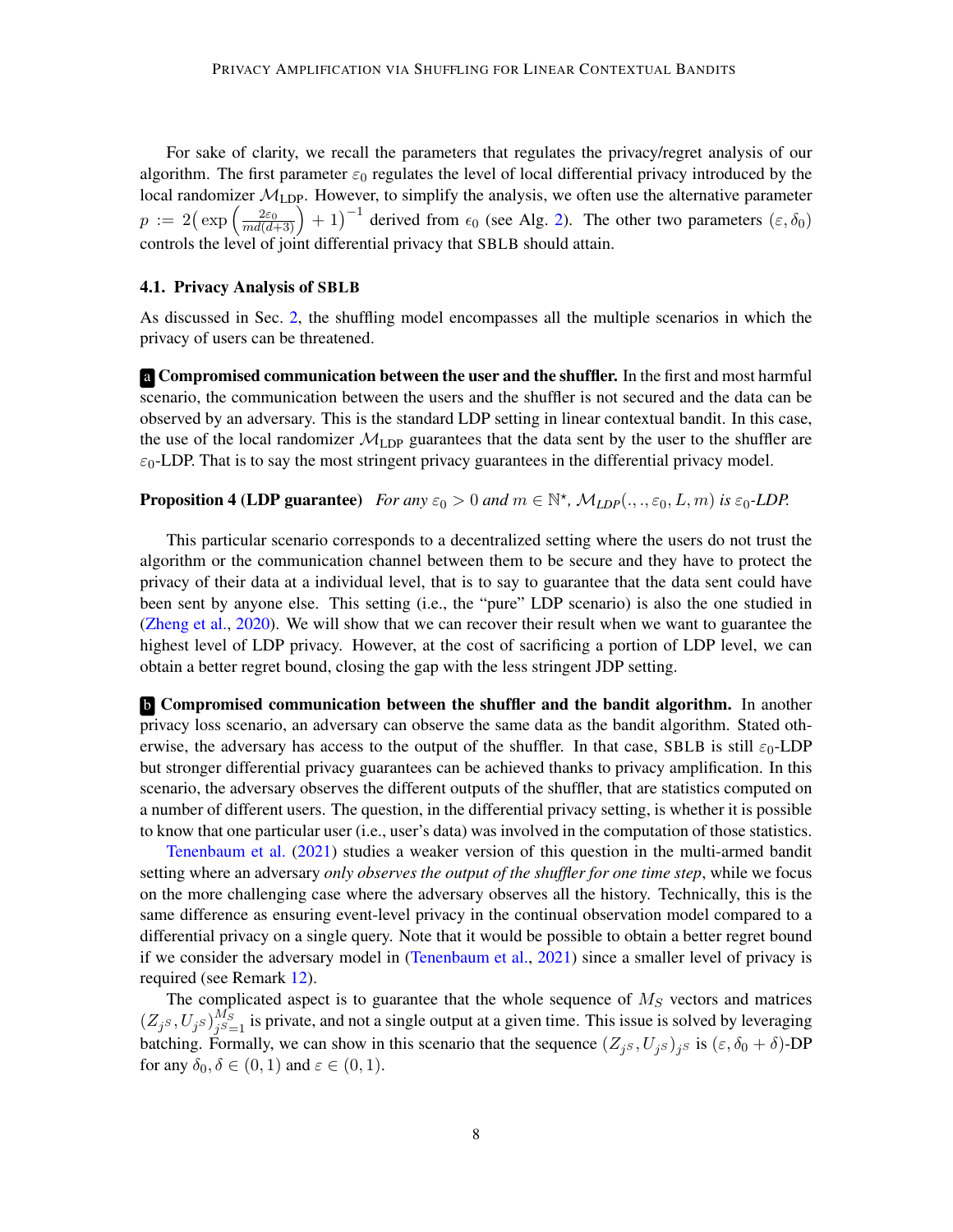**Theorem 5** *For any*  $\varepsilon \in (0,1)$ *,*  $\delta_0, \delta \in (0,1)$ *, encoding parameter m and LDP parameter*  $\varepsilon_0 > 0$ , let  $p = 2(e^{2\varepsilon_0/md(d+3)} + 1)^{-1}$ . Then if l<sup>\*</sup>, the length of a shuffler batch, satisfies  $l^{\star}p \geq 14\log(8mT/\delta_0)$  and:

<span id="page-8-2"></span>
$$
\sqrt{\left(2+\left(\frac{\varepsilon l^{\star}}{32d(d+3)\log(8mT/\delta_0)\sqrt{2T\ln(2T/\delta_0)}}\right)^2\right)^2-4}\geq 1-2p+2\sqrt{\frac{2\log(2mT/\delta_0)}{l}}
$$
\n
$$
+\left(\frac{\varepsilon l^{\star}}{32d(d+3)\log(8mT/\delta_0)\sqrt{2T\ln(2T/\delta_0)}}\right)^2,
$$
\n(3)

*the sequence*  $(Z_{j^S}, U_{j^S})_{j^S}$  *is central*  $(\varepsilon, \delta_0 + \delta)$ -DP.<sup>[1](#page-8-0)</sup>

The result of Thm. [5](#page-7-0) is a consequence of the advanced composition theorem [\(Dwork et al.,](#page-14-11) The result of Thin, 3 is a consequence of the advanced composition theorem (DW)<br>[2010\)](#page-14-11). Indeed, thanks to shuffling, for any batch  $j^S$ , the statistics ( $Z_{j^S}, U_{j^S}$ ) are  $\left(\frac{\sqrt{\varepsilon(1-p)}}{T^{1/4}}\right)$  $\frac{\varepsilon(1-p)}{T^{1/4}}, \frac{\delta_0\varepsilon}{\sqrt{T}(1-p)}$  $T(1-p)$  $\bigg)$  -DP, since the batch length l is approximately  $\frac{\sqrt{T(1-p)}}{s}$ √  $\frac{1-p}{\varepsilon}$ . As a consequence, when composing them together we get that the central DP level of each batch is  $\widetilde{\mathcal{O}}\left(\varepsilon\sqrt{\frac{l^*}{T}}\right)$ T . Therefore by advanced composition, since we have a total number of batches  $M_S \approx$ √ T, the total privacy over the sequence of  $(Z_j s, U_j s)_{j s}$  is of order  $\widetilde{\mathcal{O}}\left(\varepsilon \sqrt{\frac{l^\star}{T}} \times \sqrt{\frac{T}{l^\star}}\right)$  $\left( \frac{\overline{T}}{\overline{l}^*}\right)$  that is to say of order  $\widetilde{\mathcal{O}}(\varepsilon)$ .

c Compromised Communication between the bandit algorithm and the users. Similarly to [Shar](#page-14-1)[iff and Sheffet](#page-14-1) [\(2018\)](#page-14-1), in the final scenario we consider, an adversary can observe the same data coming from SBLB as the users, i.e., the stream of estimates  $(\theta_{k_t^A}, V_{k_t^A}, \beta_{k_t^A})_{t \in [T]}$ . Recall that the bandit algorithm uses a dynamic batch schedule based on the determinant technique and it is asynchronous w.r.t. the shuffler. This leads to a number of bandit batches roughly of order  $log(T)$ . chronous w.r.t. the shumer. This leads to a humber of bandit batches roughly of order  $log(T)$ .<br>While we have to guarantee privacy on a smaller number of element ( $log(T)$  compared to  $\sqrt{T}$  in the shuffler), we are technically limited by the former scenario **b**. As shown in Prop. [6,](#page-8-1) SBLB is  $(\varepsilon, \delta_0 + \delta)$ -JDP w.r.t. the sequence  $(\theta_{jA}, V_{jA}, \beta_{jA})_{jA}$  since  $(Z_{jS}, U_{jS})_{jS}$  is  $(\varepsilon, \delta_0 + \delta)$ -DP.

<span id="page-8-1"></span>**Proposition 6 (JDP guarantee)** *For any*  $\varepsilon \in (0,1)$ ,  $\varepsilon_0 > 0$ ,  $\delta$ ,  $\delta_0 \in (0,1)$ ,  $m \in \mathbb{N}^*$ , selecting the *length of a shuffler like in Thm. [5](#page-7-0) ensures that the sequence of*  $(\theta_{jA}, V_{jA}, \beta_{jA})_{jA}$  *is*  $(\varepsilon, \delta + \delta_0)$ *-DP. In other words* SBLB *is*  $(\varepsilon, \delta + \delta_0)$ *-JDP.* 

Since we are directly leveraging advance composition, we cannot get any privacy amplification when we consider  $\bf{b}$  and  $\bf{c}$  together. Scenario  $\bf{c}$  is indeed the most stringent adversary model in the shuffle-model, limiting the gain in the privacy/regret we can obtain compared to the pure LDP setting. It is however possible to achieve a better privacy/utility trade-off when considering only scenario c (and not  $\bf{b}$ ), but we believe it is a much weaker attack scenario. Although both scenario b and c aim to ensure JDP, model c deals with the issue when attackers can submit potentially false contexts to the bandit algorithm and observes the action recommended with the objective to learn the context/reward of a target user. Guaranteeing that this task is difficult is the objective of

<span id="page-8-0"></span><sup>1.</sup> We provide the definition of central DP in Def. [13](#page-17-0) in App. [B.](#page-17-1) Note that the concept of central DP is at the core for proving JDP results, in fact thanks to Claim 7 in [\(Shariff and Sheffet,](#page-14-1) [2018\)](#page-14-1) having a sequence  $(V_t, B_t)_t$  is  $(\varepsilon, \delta)$ -DP implies that a bandit algorithm based on this sequence is  $(\varepsilon, \delta)$ -DP.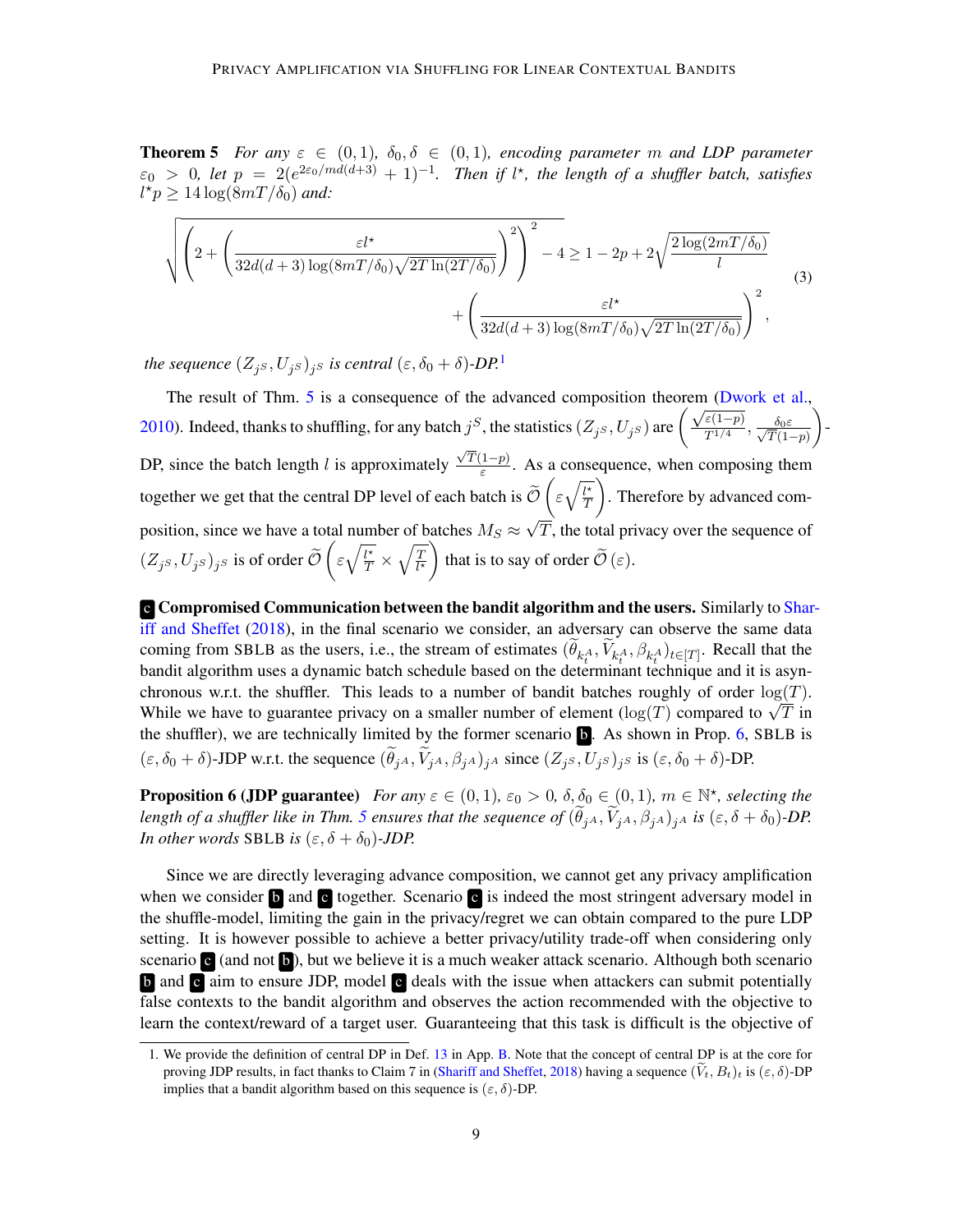JDP. In this paper, we use a deterministic bandit algorithm therefore in terms of privacy scenarios **b** and **c** are the same (thanks to the post-processing lemma). However, one could think of using a randomized algorithm and therefore improve the privacy of the whole scheme.

Remark 7 *In online learning, JDP and central-DP are not equivalent definitions. A DP constraint on the actions selected implies that the probability of selecting any action is strictly positive thus hindering the algorithm to select the optimal action. Indeed, as noted in [\(Shariff and Sheffet,](#page-14-1) [2018\)](#page-14-1) (see Claim 13) any central-DP linear contextual bandit algorithm must incur linear regret, whereas in the weaker definition of JDP it is possible to attain a sublinear regret. The fact that the computation of the action is local is key to achieve a sublinear regret.*

#### 4.2. Regret Analysis of SBLB

In the previous section, we stated several privacy guarantees of SBLB with different attack models. We shall now show the impact of those privacy guarantees on the regret. As mentioned, shuffling allows to regulate the level and type of privacy by trading-off the regret guarantee. In SBLB, this trade-off is regulated by the parameter  $\varepsilon_0$  which has impact on all the main elements in the privacy and regret analysis (e.g., batch size, privacy  $p$ , etc.).

The first result we provide is a validation of our algorithm. The following proposition shows that SBLB recovers the results in [\(Zheng et al.,](#page-15-1) [2020\)](#page-15-1), providing the highest possible *local* DP level at the expense of the regret bound.

**Corollary 8** For any  $\varepsilon_0 > 0$  and  $\delta \in (0,1)$  then choosing  $\varepsilon = \sqrt{\exp(\varepsilon_0) - 1}$  and  $\delta_0 = \delta$  we have *that* SBLB *is*  $\varepsilon_0$ -*LDP* and with probability at least  $1 - \delta$  *is bounded by:* 

<span id="page-9-0"></span>
$$
R_T \le \widetilde{\mathcal{O}}\left(\frac{T^{3/4}\sqrt{e^{\varepsilon_0}+1}}{\sqrt{e^{\varepsilon_0}-1}} + \frac{\log(T)\left(e^{\varepsilon_0}+1\right)^2}{4} + \frac{\sqrt{T}}{\sqrt{e^{\varepsilon_0}-1}}\right) \tag{4}
$$

On the other hand, Cor. [9](#page-9-1) shows that SBLB interpolates between the regret in [\(Zheng et al.,](#page-15-1) [2020\)](#page-15-1) (LDP setting studied under scenario a ) and [\(Shariff and Sheffet,](#page-14-1) [2018\)](#page-14-1) (JDP setting studied under scenario  $\bf{c}$ ). The structure of the shuffle-model requires to also consider scenario  $\bf{b}$  that, as mentioned before, poses the highest restriction on the regret bound we can achieve.

<span id="page-9-1"></span>**Corollary 9** *For any*  $\varepsilon \leq \frac{1}{27T^{1/4}}$  *and*  $\delta, \delta_0 \in (0, 1)$ *, the choices of*  $\eta = 0.5$ *,*  $\lambda =$ √ T*,* m = 1 *and*  $\varepsilon_0 = \frac{d(d+3)}{2}$  $\frac{l+3}{2}\ln\left(\frac{2}{1-\varepsilon^{2/3}}\right)$  $\frac{2}{1-\varepsilon^{2/3}T^{1/6}}-1$ ) ensures that with probability at least  $1-\delta$  the regret of SBLB is *bounded by:*

$$
R_T \le \frac{4T^{2/3}}{\varepsilon^{1/3}} \left( S + d + \frac{1}{T^{1/4}} \widetilde{\mathcal{O}}(1) \right),\tag{5}
$$

*where*  $\widetilde{\mathcal{O}}(\cdot)$  *hides poly-log factor (in*  $T, \delta, \delta_0$ *) and polynomial factors (in d, L). In addition* SBLB *is*  $(\varepsilon, \delta_0 + \delta)$ -*JDP and*  $6d^2 \varepsilon^{2/3} T^{1/6}$ -*LDP*.

For the complete regret bound refer to the end of App. [B.](#page-17-1) This shows that the regret bound of SBLB is of order  $\mathcal{O}(d^{T^2/3}/\epsilon^{1/3})$ , while being  $(\epsilon, \delta)$ -JDP and approximately  $(2\epsilon^{2/3}T^{1/6}, 0)$ -LDP. As expected, this indicates the regret bound can be improved by sacrificing some level of LDP. As expected, this indicates the regret bound can be improved by sacrificing some level of LDP.<br>However, the  $\sqrt{T}$  regret bound of [Shariff and Sheffet](#page-14-1) [\(2018\)](#page-14-1) cannot be recovered directly. While the search for a better upper-bound or a lower-bound is an interesting future direction, we think it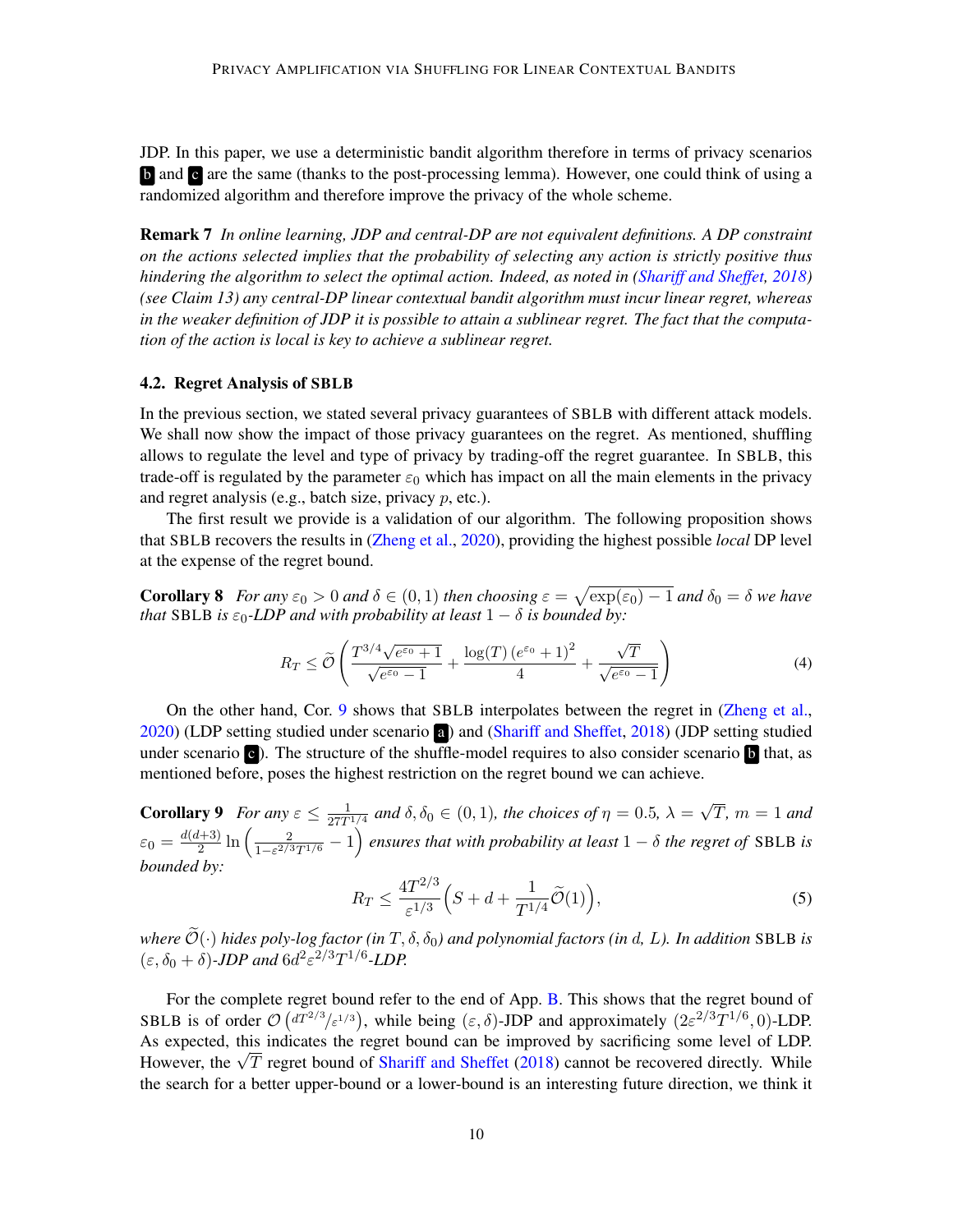would be hard to match such JDP result. Indeed, shuffling allows to interpolate between JDP (where would be hard to match such JDP result. Indeed, shurfling allows to interpolate between JDP (where the best known worst-case upper bound is  $\sqrt{T}$ ) and LDP (where the best known worst-case upper bound is  $T^{3/4}$ ). Since we will always have a non-zero LDP level of privacy in the considered ESA shuffle is  $I^{\gamma}$ ; since we will always have a non-zero LDP level of model, we are not sure it is possible to achieve a  $\sqrt{T}$  regret.<sup>[2](#page-10-2)</sup>

## 4.2.1. PROOF SKETCH

The proof of this theorem is presented in details in App. [B.](#page-17-1) To understand this result however we present how we build the confidence intervals around the parameter  $\theta^*$ . As noticed in [\(Shariff and](#page-14-1) [Sheffet,](#page-14-1) [2018\)](#page-14-1), the estimator  $\hat{\theta}_j$  is the result of a ridge regression computed by a design matrix regu-larized by a regularizer which is a function of the time. Therefore in order to apply Prop. 4 in [\(Shariff](#page-14-1) [and Sheffet,](#page-14-1) [2018\)](#page-14-1) we need to ensure that our estimator  $\tilde{V}_j$  of the design matrix,  $\sum_t x_{t,a_t} x_{t,a_t}^{\top}$  is unbiased and to bound with high probability the deviation with respect to the design matrix. We also need the same type of guarantees with respect to the vector  $B_j$  and  $\sum_t r_t x_{t,a_t}$ .

**Computation of our Estimators.** The bandit algorithm receives the estimate  $(Z_j s, U_j s)$  from the shuffler but given the data those estimates are biased. For a couple of vector and reward,  $x$  and  $r$ , let us note  $\mathcal{M}_{\text{LDP}}(x, r) = (b, w)$ , so that

$$
\mathbb{E}\left(b_{k,q} \mid x, r\right) = \frac{p}{2} + (1-p)\left[\mathbb{1}_{\{q < \lceil rx_k m \rceil\}} + \mathbb{1}_{\{q = \lceil rx_k m \rceil\}}(mrx_k - \lceil rx_k m \rceil + 1)\right]
$$
\n
$$
\mathbb{E}\left(w_{k,l} \mid x, r\right) = \frac{p}{2} + (1-p)\left[\mathbb{1}_{\{q < \lceil x_l x_k m \rceil\}} + \mathbb{1}_{\{q = \lceil x_l x_k m \rceil\}}(mx_lx_k - \lceil x_l x_k m \rceil + 1)\right]
$$

for all  $k, l \leq d$  and  $q \leq m$ . Therefore, we introduce a debiased estimator for computing the estimators of SBLB, written as follows: $3$ 

$$
\widetilde{V}_{jA} = \sum_{t=1}^{t_{jA}} \frac{x_{t,a_t} x_{t,a_t}^\top}{2L^2} + H_{jA} + \lambda_{jA} I_d \quad \text{and} \quad \widetilde{B}_{jA} = \sum_{l=1}^{t_{jA}} \frac{r_l x_{l,a_l}}{2L} + h_{jA},\tag{6}
$$

where, for all batches,  $H_{jA} + \lambda^{jA} I_d$  is with high probability a symmetric positive definite matrix decomposed as the sum of zero mean noise and a regularization  $\lambda_{iA}$ , and  $h_{iA}$  is a vector of zero mean noise. Both noises are due to the noise introduced by the local randomizer  $\mathcal{M}_{\text{LDP}}$ . In addition, as we show in App. [B,](#page-17-1) controlling the eigenvalues of the regularizer  $H_{jA} + \lambda^{jA} I_d$  and the noise  $h_{jA}$ leads to a factor of roughly  $\sqrt{t_{iA}}$ . Therefore thanks to Prop. 4 in [\(Shariff and Sheffet,](#page-14-1) [2018\)](#page-14-1), the following proposition holds.

<span id="page-10-1"></span>**Lemma 10 (Confidence Ellipsoid)** For any  $\delta \in (0,1)$ ,  $\varepsilon_0 > 0$ ,  $p = \frac{2}{e^{2\varepsilon_0/(md)}}$  $\frac{2}{e^{2\varepsilon_0/(md(d+3))}+1}$  and  $\lambda > 0$ , *we have with probability at least*  $1 - \delta$  *that:* 

<span id="page-10-0"></span>
$$
\forall j^A \le M_S, \qquad \|\theta^* - \tilde{\theta}_{j^A}\|_{\tilde{V}_{j^A}^{-1}} \le \beta_{j^A} := \sigma \sqrt{8 \log \left(\frac{2t_{j^A}}{\delta}\right) + d \log \left(3 + \frac{t_{j^A} L^2}{\lambda_{j^A}}\right)} + S \sqrt{3 \lambda_{j^A}}
$$

$$
+ \frac{d}{\sqrt{\lambda_{j^A}}} \left(2 \sqrt{p \left(1 - \frac{p}{2}\right) t_{j^A} m \log \left(\frac{2t_{j^A}}{\delta}\right)} + \frac{8 \log(2t_{j^A}/\delta)}{3} + \frac{\sqrt{8}}{m} \sqrt{t_{j^A} \log \left(\frac{2t_{j^A}}{\delta}\right)}\right) \tag{7}
$$

<span id="page-10-2"></span><sup>2.</sup> Note that in multi-armed bandit (MAB), it is possible to achieve a regret bound of order  $\sqrt{T}$  both in central DP and LDP [\(Ren et al.,](#page-14-12) [2020;](#page-14-12) [Basu et al.,](#page-13-10) [2019\)](#page-13-10). We think this is an important aspect leveraged by [Tenenbaum et al.](#page-14-10) [\(2021\)](#page-14-10) for shuffling in MAB. In addition, as already mentioned, they considered a weaker attack model.

<span id="page-10-3"></span><sup>3.</sup> Note that this is an alternative but equivalent form to the one used in Alg. [1.](#page-4-1)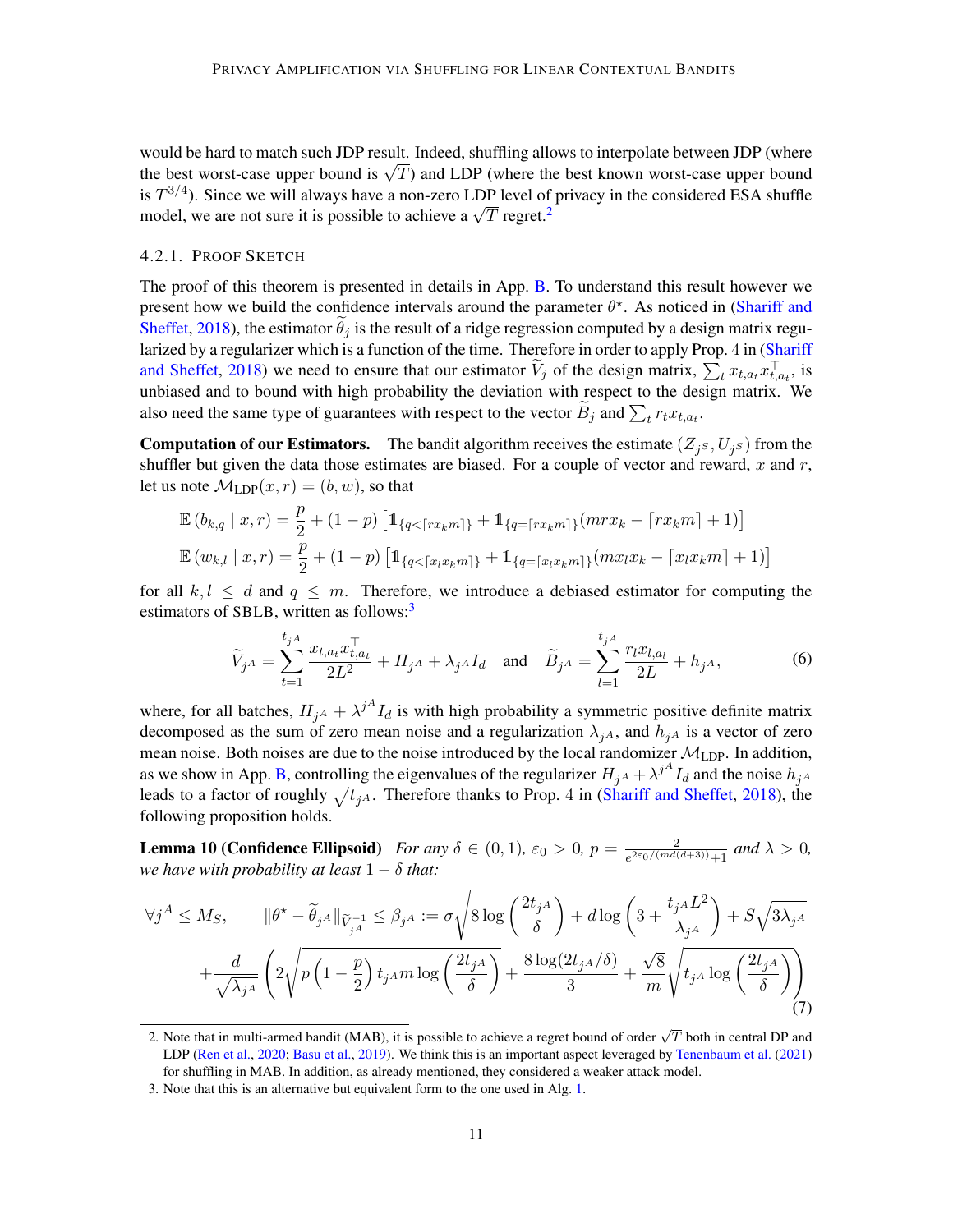where  $M_S = T/{\iota^{\star}}$  is the number of shuffler batch and for all  $j^A \le M_S$ ,

<span id="page-11-0"></span>
$$
\lambda_{jA} = \frac{\sqrt{8t_{jA} \ln(2t_{jA}/\delta)}}{m} + \frac{2\sqrt{8t_{jA} \ln(2t_{jA}/\delta)}}{(1-p)\sqrt{m}} + \lambda
$$
\n(8)

Given the definition of the confidence ellipsoid above, we can analyze the regret using a standard regret analysis for algorithms using the optimism-in-the-face-of-uncertainty principle. For a generic set of privacy parameters  $\varepsilon_0$ ,  $\varepsilon$  and  $\delta_0$ , the regret bound of SBLB is given in the following theorem.

<span id="page-11-2"></span>**Theorem 11** *For any*  $\delta, \delta_0 \in (0, 1)$ ,  $\varepsilon, \varepsilon_0 \in (0, 1)$  and  $T \ge 1$ , let  $p = 2(e^{2\varepsilon_0/md(d+3)} + 1)^{-1}$ then *with probability at least*  $1 - \delta$ *, the regret of Alg.* [2](#page-16-0) *is bounded by:* 

• 
$$
If p^{2}(1-p) \leq \frac{7T^{-1/2}\varepsilon}{64\sqrt{2\ln(2T/\delta_{0})}d(d+1)};
$$
  
\n
$$
R_{T} \leq \frac{2\sqrt{3}(S+md)T^{3/4}}{\sqrt{1-p}}\sqrt{(1+\eta)\log\left(1+\frac{T}{d\lambda}\right)}
$$
  
\n
$$
+\frac{dLm}{\sqrt{\lambda}}\left(1+\frac{d^{3/2}\log\left(\frac{L^{2}T}{d}+\frac{16\sqrt{T}\log(2T/\delta)}{(1-p)}\right)^{3/2}}{\log(1+\eta)}\right)\frac{14\log(8mT/\delta_{0})}{p^{2}}
$$
<sup>(9)</sup>

• 
$$
If p^{2}(1-p) \geq \frac{7T^{-1/2}\varepsilon}{64\sqrt{2\ln(2T/\delta_{0})}d(d+1)};
$$
  
\n
$$
R_{T} \leq \frac{2\sqrt{3}(S+md)T^{3/4}}{\sqrt{1-p}}\sqrt{(1+\eta)\log\left(1+\frac{T}{d\lambda}\right)}
$$
  
\n
$$
+\frac{264}{\sqrt{\lambda}}\sqrt{2}d^{3}\log\left(\frac{8m}{\delta_{0}}\right)^{3/2}Lm\left(1+\frac{d^{3/2}\log\left(\frac{L^{2}T}{d}+\frac{16\sqrt{T}\log(2T/\delta)}{(1-p)}\right)^{3/2}}{\log(1+\eta)}\right)\frac{\sqrt{T}(1-p)}{\varepsilon}
$$
<sup>(10)</sup>

The first term of the regret in Thm. [11](#page-11-2) highlights the regret coming from the local privacy guarantees whereas the second term is coming from the mismatch between the batch of the shuffler and the batch of the bandit algorithm. Indeed, when the bandit algorithm updates its batch it means that during the last shuffler batch the determinant condition was satisfied at some point. However, the impact on the regret during this shuffler batch can only be bounded by the length of a shuffler batch times the maximum reward possible. Given that from Thm. [5](#page-7-0) the length of a shuffler batch scales with  $\widetilde{\mathcal{O}}(\sqrt{T}/\varepsilon)$ , the final regret scales with  $\widetilde{\mathcal{O}}(T^{3/4}/\sqrt{1-p} + \sqrt{T}/\varepsilon)$ . As a consequence, Cor. [8](#page-9-0) and Cor. [9](#page-9-1) are obtained by optimizing for the highest privacy level and smaller regret bound, respectively.

<span id="page-11-1"></span>Remark 12 *A better regret bound can be obtained in the setting of [\(Tenenbaum et al.,](#page-14-10) [2021\)](#page-14-10), where the adversary only observes the output of the shuffler for one time step. In particular, this allows to improve the privacy analysis and obtain a generic regret bound of order*  $\mathcal{O}(T^{3/4}/\sqrt{1-p} + \log(T)/\varepsilon^2)$ *that once optimized leads to a regret bound of* T <sup>3</sup>/5/ε2/<sup>5</sup> *which is much closer to the best JDP regret bound. However, we think this setting is less of practical interest than the one considered in this paper.*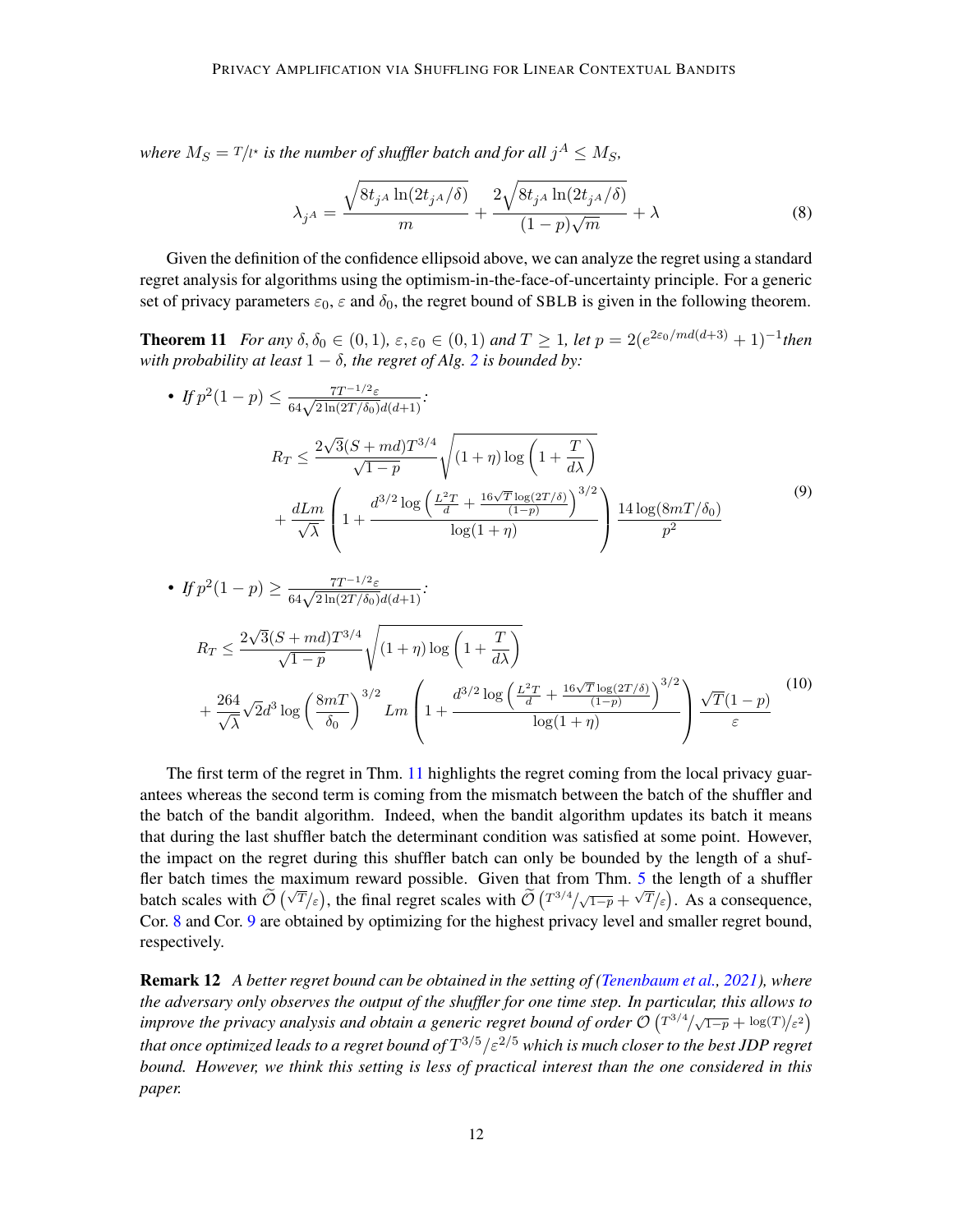## 5. Conclusion

We introduced SBLB, an algorithm for linear contextual bandits that achieves a trade-off between joint and local differential privacy. Our algorithm is a variant of batched LINUCB with dynamic schedule using a variant of the binary sum method to achieve privacy. Thanks to an asynchronous batch schedule between shuffler and bandit algorithm, it is able to take advantage of the privacy amplification through shuffling to reduce the gap between JDP and LDP regret bounds.

An interesting question raised by our paper is whether it is possible to use a synchronous schedule between the shuffler and the bandit algorithm, e.g., by making the shuffler batch data dependent. We believe this would require to use some private technique (e.g., sparse vector technique by [Dwork](#page-14-13) [et al.,](#page-14-13) [2009\)](#page-14-13) to guarantee privacy at the output of the shuffler. Another direction inspired by our paper is to gain a better understanding about the intrinsic limitations of differential privacy in linear contextual bandits by studying lower-bounds for these setting.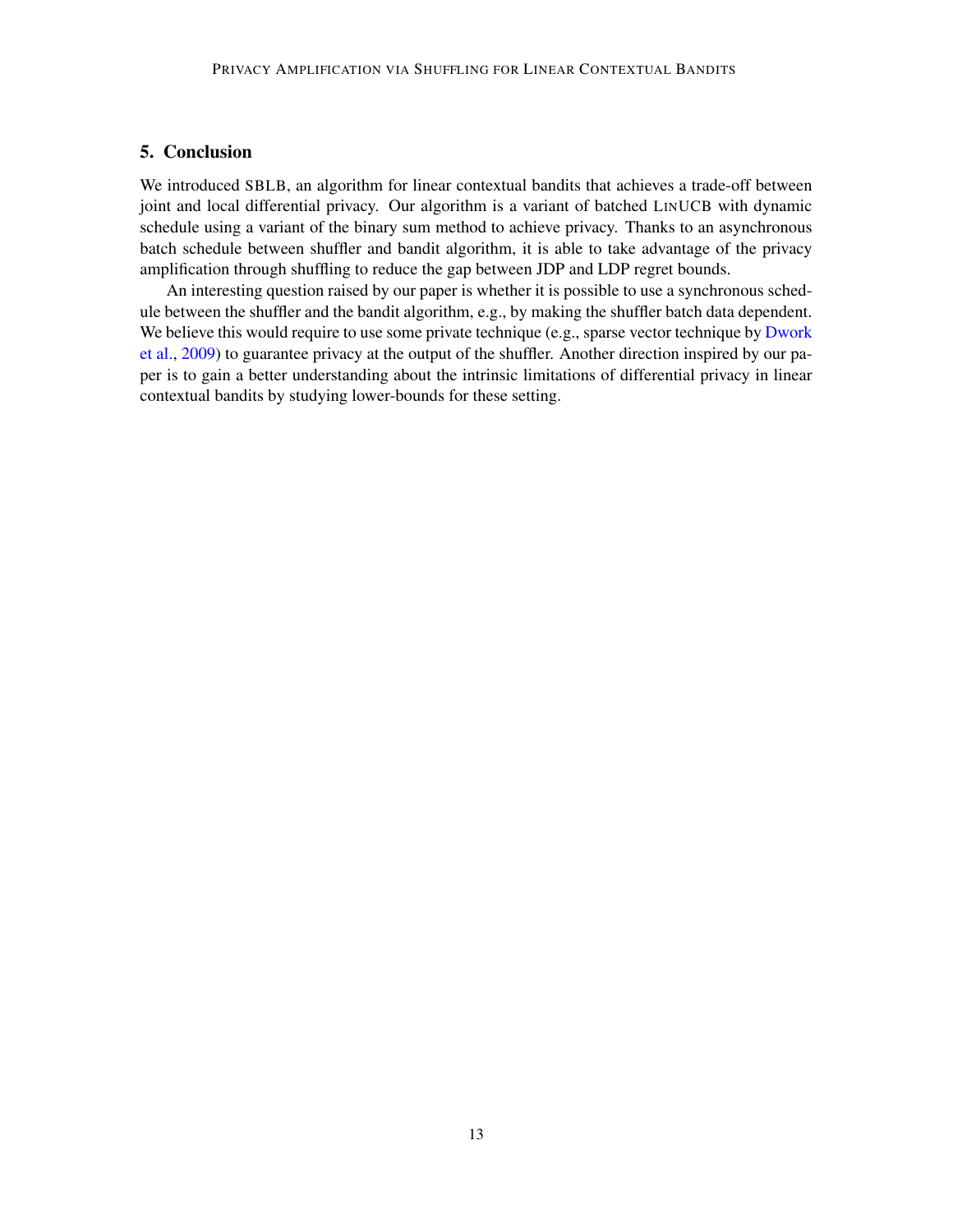## Acknowledgments

V. Perchet acknowledges support from the French National Research Agency (ANR) under grant number #ANR-19-CE23-0026 as well as the support grant, as well as from the grant "Investissements d'Avenir" (LabEx Ecodec/ANR-11-LABX-0047).

#### References

- <span id="page-13-2"></span>Martin Abadi, Andy Chu, Ian Goodfellow, H Brendan McMahan, Ilya Mironov, Kunal Talwar, and Li Zhang. Deep learning with differential privacy. In *Proceedings of the 2016 ACM SIGSAC conference on computer and communications security*, pages 308–318, 2016.
- <span id="page-13-9"></span>Yasin Abbasi-Yadkori, Dávid Pál, and Csaba Szepesvári. Improved algorithms for linear stochastic bandits. In *Advances in Neural Information Processing Systems*, pages 2312–2320, 2011.
- <span id="page-13-0"></span>John M Abowd. The us census bureau adopts differential privacy. In *Proceedings of the 24th ACM SIGKDD International Conference on Knowledge Discovery & Data Mining*, pages 2867–2867, 2018.
- <span id="page-13-4"></span>Apple. Learning with privacy at scale. [https://machinelearning.apple.com/](https://machinelearning.apple.com/research/learning-with-privacy-at-scale) [research/learning-with-privacy-at-scale](https://machinelearning.apple.com/research/learning-with-privacy-at-scale).
- <span id="page-13-7"></span>Borja Balle, James Bell, Adrià Gascón, and Kobbi Nissim. The privacy blanket of the shuffle model. In *CRYPTO (2)*, volume 11693 of *Lecture Notes in Computer Science*, pages 638–667. Springer, 2019.
- <span id="page-13-10"></span>Debabrota Basu, Christos Dimitrakakis, and Aristide C. Y. Tossou. Differential privacy for multiarmed bandits: What is it and what is its cost? *CoRR*, abs/1905.12298, 2019.
- <span id="page-13-8"></span>Andrea Bittau, Ulfar Erlingsson, Petros Maniatis, Ilya Mironov, Ananth Raghunathan, David Lie, ´ Mitch Rudominer, Ushasree Kode, Julien Tinnés, and Bernhard Seefeld. Prochlo: Strong privacy for analytics in the crowd. In *SOSP*, pages 441–459. ACM, 2017.
- <span id="page-13-3"></span>Etienne Boursier and Vianney Perchet. Utility/privacy trade-off through the lens of optimal transport. In *AISTATS*, volume 108 of *Proceedings of Machine Learning Research*, pages 591–601. PMLR, 2020.
- <span id="page-13-11"></span>Alexandra Carpentier, Claire Vernade, and Yasin Abbasi-Yadkori. The elliptical potential lemma revisited. *CoRR*, abs/2010.10182, 2020.
- <span id="page-13-1"></span>Kamalika Chaudhuri, Claire Monteleoni, and Anand D Sarwate. Differentially private empirical risk minimization. *Journal of Machine Learning Research*, 12(3), 2011.
- <span id="page-13-6"></span>Lijie Chen, Badih Ghazi, Ravi Kumar, and Pasin Manurangsi. On distributed differential privacy and counting distinct elements. In *ITCS*, volume 185 of *LIPIcs*, pages 56:1–56:18. Schloss Dagstuhl - Leibniz-Zentrum für Informatik, 2021.
- <span id="page-13-5"></span>Albert Cheu, Adam Smith, Jonathan Ullman, David Zeber, and Maxim Zhilyaev. Distributed differential privacy via shuffling. *Lecture Notes in Computer Science*, page 375–403, 2019. ISSN 1611-3349. doi: 10.1007/978-3-030-17653-2 13.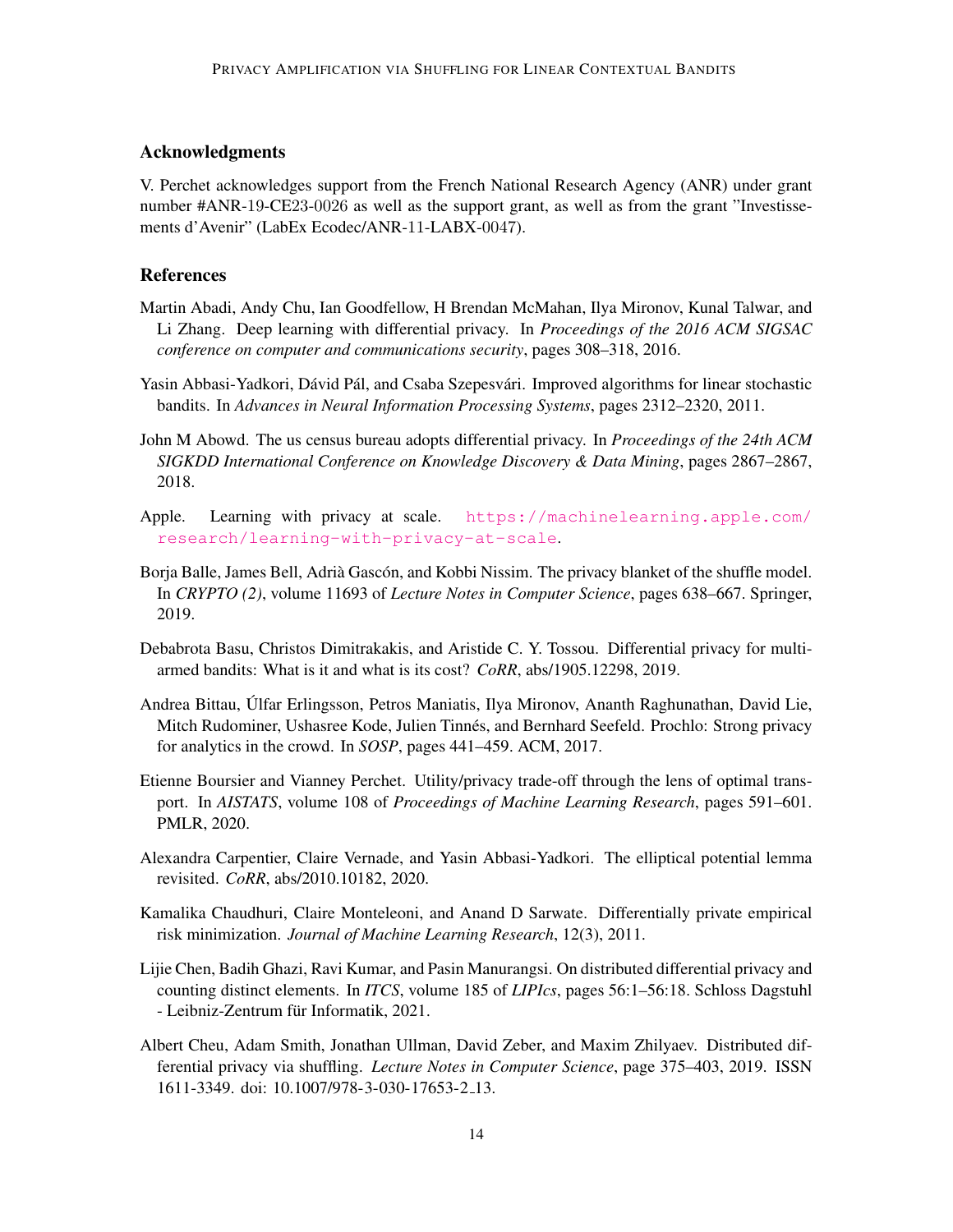- <span id="page-14-3"></span>Cynthia Dwork, Frank McSherry, Kobbi Nissim, and Adam D. Smith. Calibrating noise to sensitivity in private data analysis. In *TCC*, volume 3876 of *Lecture Notes in Computer Science*, pages 265–284. Springer, 2006.
- <span id="page-14-13"></span>Cynthia Dwork, Moni Naor, Omer Reingold, Guy N. Rothblum, and Salil P. Vadhan. On the complexity of differentially private data release: efficient algorithms and hardness results. In *STOC*, pages 381–390. ACM, 2009.
- <span id="page-14-11"></span>Cynthia Dwork, Moni Naor, Toniann Pitassi, and Guy N Rothblum. Differential privacy under continual observation. In *Proceedings of the forty-second ACM symposium on Theory of computing*, pages 715–724, 2010.
- <span id="page-14-5"></span>Cynthia Dwork, Aaron Roth, et al. The algorithmic foundations of differential privacy. *Foundations and Trends® in Theoretical Computer Science*, 9(3–4):211–407, 2014.
- <span id="page-14-4"></span>Ulfar Erlingsson, Vasyl Pihur, and Aleksandra Korolova. Rappor: Randomized aggregatable ´ privacy-preserving ordinal response. In *Proceedings of the 2014 ACM SIGSAC conference on computer and communications security*, pages 1054–1067, 2014.
- <span id="page-14-8"></span>Ulfar Erlingsson, Vitaly Feldman, Ilya Mironov, Ananth Raghunathan, Kunal Talwar, and ´ Abhradeep Thakurta. Amplification by shuffling: From local to central differential privacy via anonymity. In *SODA*, pages 2468–2479. SIAM, 2019.
- <span id="page-14-7"></span>Ulfar Erlingsson, Vitaly Feldman, Ilya Mironov, Ananth Raghunathan, Shuang Song, Kunal Tal- ´ war, and Abhradeep Thakurta. Encode, shuffle, analyze privacy revisited: Formalizations and empirical evaluation. *CoRR*, abs/2001.03618, 2020.
- <span id="page-14-6"></span>Vitaly Feldman, Audra McMillan, and Kunal Talwar. Hiding among the clones: A simple and nearly optimal analysis of privacy amplification by shuffling, 2020.
- <span id="page-14-2"></span>Evrard Garcelon, Vianney Perchet, Ciara Pike-Burke, and Matteo Pirotta. Local differentially private regret minimization in reinforcement learning. *CoRR*, abs/2010.07778, 2020.
- <span id="page-14-14"></span>Yanjun Han, Zhengqing Zhou, Zhengyuan Zhou, Jose H. Blanchet, Peter W. Glynn, and Yinyu Ye. Sequential batch learning in finite-action linear contextual bandits. *CoRR*, abs/2004.06321, 2020.
- <span id="page-14-0"></span>Hongzi Mao, Shannon Chen, Drew Dimmery, Shaun Singh, Drew Blaisdell, Yuandong Tian, Mohammad Alizadeh, and Eytan Bakshy. Real-world video adaptation with reinforcement learning. *CoRR*, abs/2008.12858, 2020.
- <span id="page-14-9"></span>Goldreich Oded. *Foundations of Cryptography: Volume 2, Basic Applications*. Cambridge University Press, USA, 1st edition, 2009. ISBN 052111991X.
- <span id="page-14-12"></span>Wenbo Ren, Xingyu Zhou, Jia Liu, and Ness B Shroff. Multi-armed bandits with local differential privacy. *arXiv preprint arXiv:2007.03121*, 2020.
- <span id="page-14-1"></span>Roshan Shariff and Or Sheffet. Differentially private contextual linear bandits. In *NeurIPS*, pages 4301–4311, 2018.
- <span id="page-14-10"></span>Jay Tenenbaum, Haim Kaplan, Yishay Mansour, and Uri Stemmer. Differentially private multiarmed bandits in the shuffle model. *CoRR*, abs/2106.02900, 2021.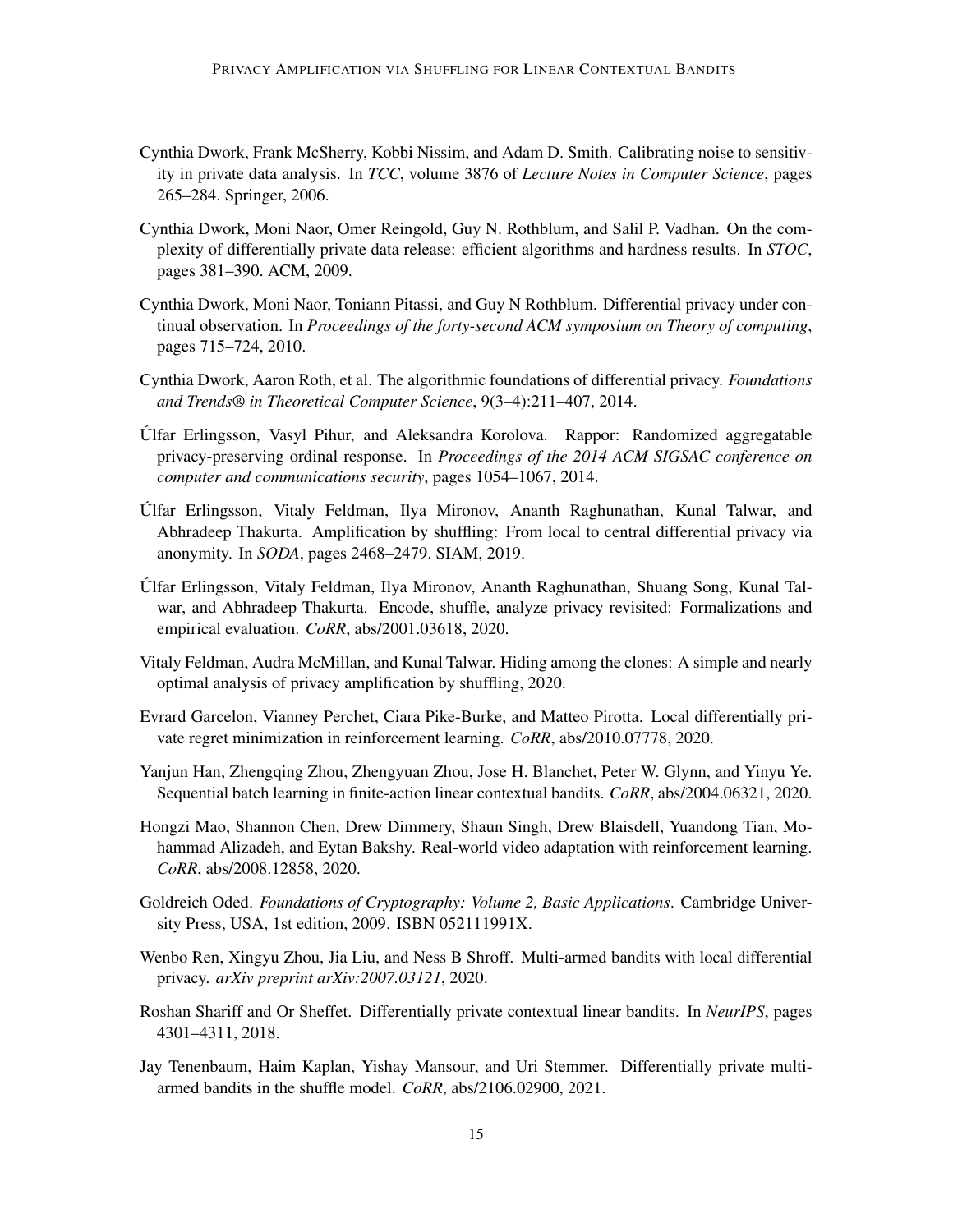- <span id="page-15-2"></span>Giuseppe Vietri, Borja de Balle Pigem, Akshay Krishnamurthy, and Steven Wu. Private reinforcement learning with pac and regret guarantees. In *ICML*, 2020.
- <span id="page-15-0"></span>Haoran Wang and Shi Yu. Robo-advising: Enhancing investment with inverse optimization and deep reinforcement learning. In *ICMLA*, pages 365–372. IEEE, 2021.
- <span id="page-15-1"></span>Kai Zheng, Tianle Cai, Weiran Huang, Zhenguo Li, and Liwei Wang. Locally differentially private (contextual) bandits learning. In *NeurIPS*, 2020.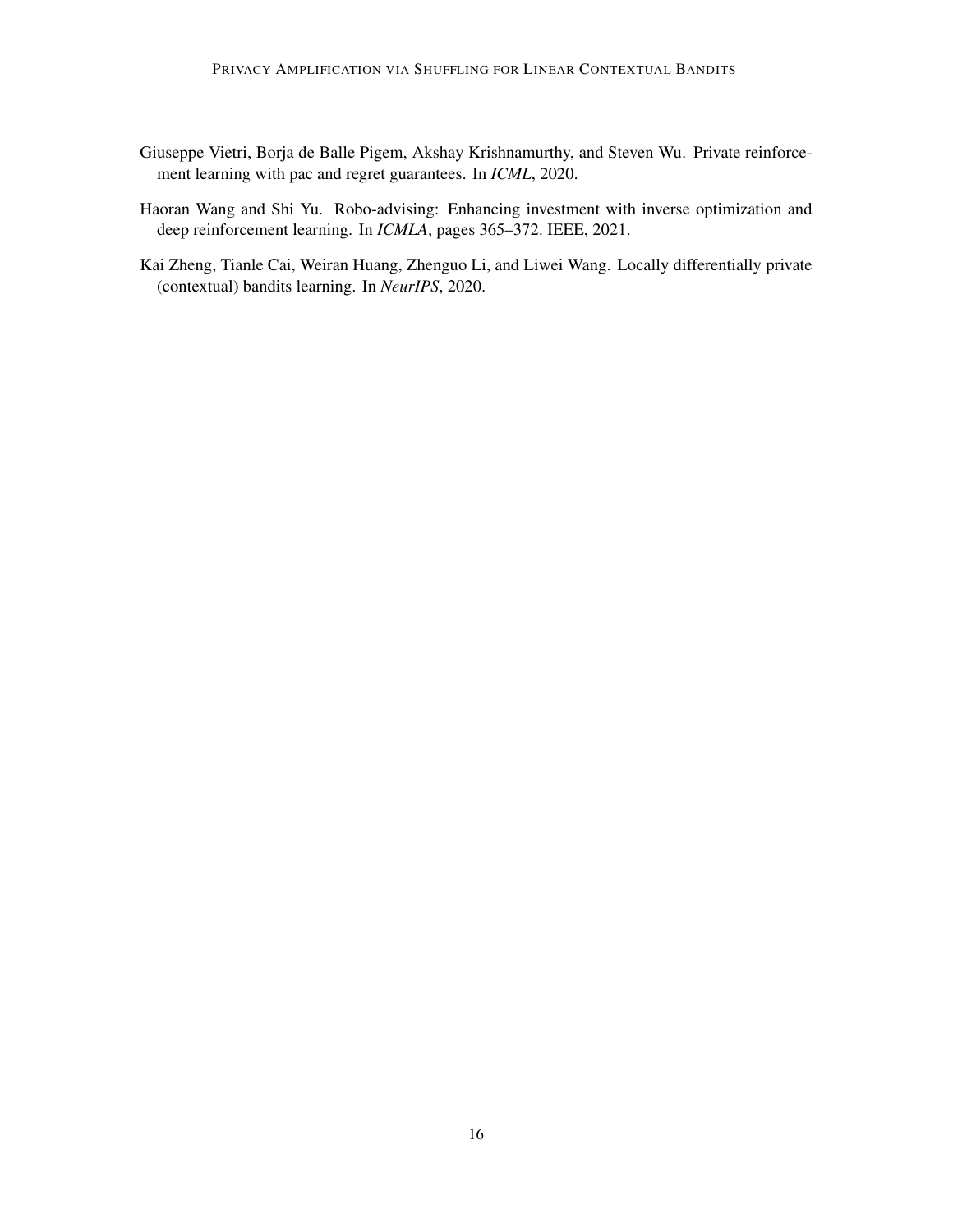## Appendix A. Local Privatizer  $\mathcal{M}_{\text{LDP}}$

In this appendix, we present the privacy-preserving mechanism  $M_{\text{LDP}}$  used in this paper.

## **Algorithm 2:** Local Privatizer  $M_{\text{LDP}}$

<span id="page-16-0"></span>**Input:** context:  $x \in \mathbb{R}^d$ , reward:  $r \in [0, 1]$ , context bound: L, privacy parameter:  $\varepsilon_0$ , encoding parameter: m //\*Encoder\*// Set  $\tilde{y} = \frac{rx}{2L} + \frac{1}{2}$  $\frac{1}{2}$  and  $\tilde{z} = \frac{xx^{\top}}{2L^2} + \frac{\mathbb{1}\mathbb{1}^{\top}}{2}$ 2 for  $j = 1, \ldots, d$  do Compute  $\mu_j = [\tilde{y}_j \cdot m]$  and  $p_j = m \cdot \tilde{y}_j - \mu_j + 1$ for  $k = 1, \ldots, m$  do Let  $b_{j,k} =$  $\sqrt{ }$  $\left\vert \right\vert$  $\mathcal{L}$ 1 if  $k < \mu_j$  $\mathrm{Ber}(p_j)$  if  $k = \mu_j$ 0 if  $k > \mu_j$ end end for  $i = 1, \ldots, d$  do for  $j = 1, \ldots, i$  do Compute  $\kappa_{i,j} = [\tilde{z}_{i,j} \cdot m]$  and  $q_{i,j} = m \cdot \tilde{z}_{i,j} - \kappa_{i,j} + 1$ for  $k = 1, \ldots, m$  do Let  $w_{i,j,k} =$  $\sqrt{ }$  $\left\vert \right\vert$  $\mathcal{L}$ 1 if  $k < \kappa_{i,j}$  $\text{Ber}(q_{i,j})$  if  $k = \kappa_{i,j}$ 0 if  $k > \kappa_{i,j}$ Let  $w_{j,i,k} = w_{i,j,k}$ end end end //\*Local Randomizer\*// Set probabilities  $p = \frac{2}{\exp(2\varepsilon_0/md(d+3))+1}$  and compute private values  $\tilde{b}_j = \left(R_p^{0/1}(b_{j,1}), \ldots, R_p^{0/1}(b_{j,m})\right)$  for all  $j \in [\![1, d]\!]$ ,  $\tilde{w}_{i,j} = \left(R^{0/1}_p(w_{i,j,1}), \ldots, R^{0/1}_p(w_{i,j,m})\right)$  for all  $i \in [\![1, d]\!], j \leq i$ 

<span id="page-16-1"></span>Algorithm 3: Local Randomizer  $R_p^{0/1}$ **Input:** probability:  $p, x \in \{0, 1\}$ Let  $\mathbf{b} \sim \text{Ber}(p)$ ; if  $b = 0$  then | Return  $x$ else | Return Ber $(1/2)$ end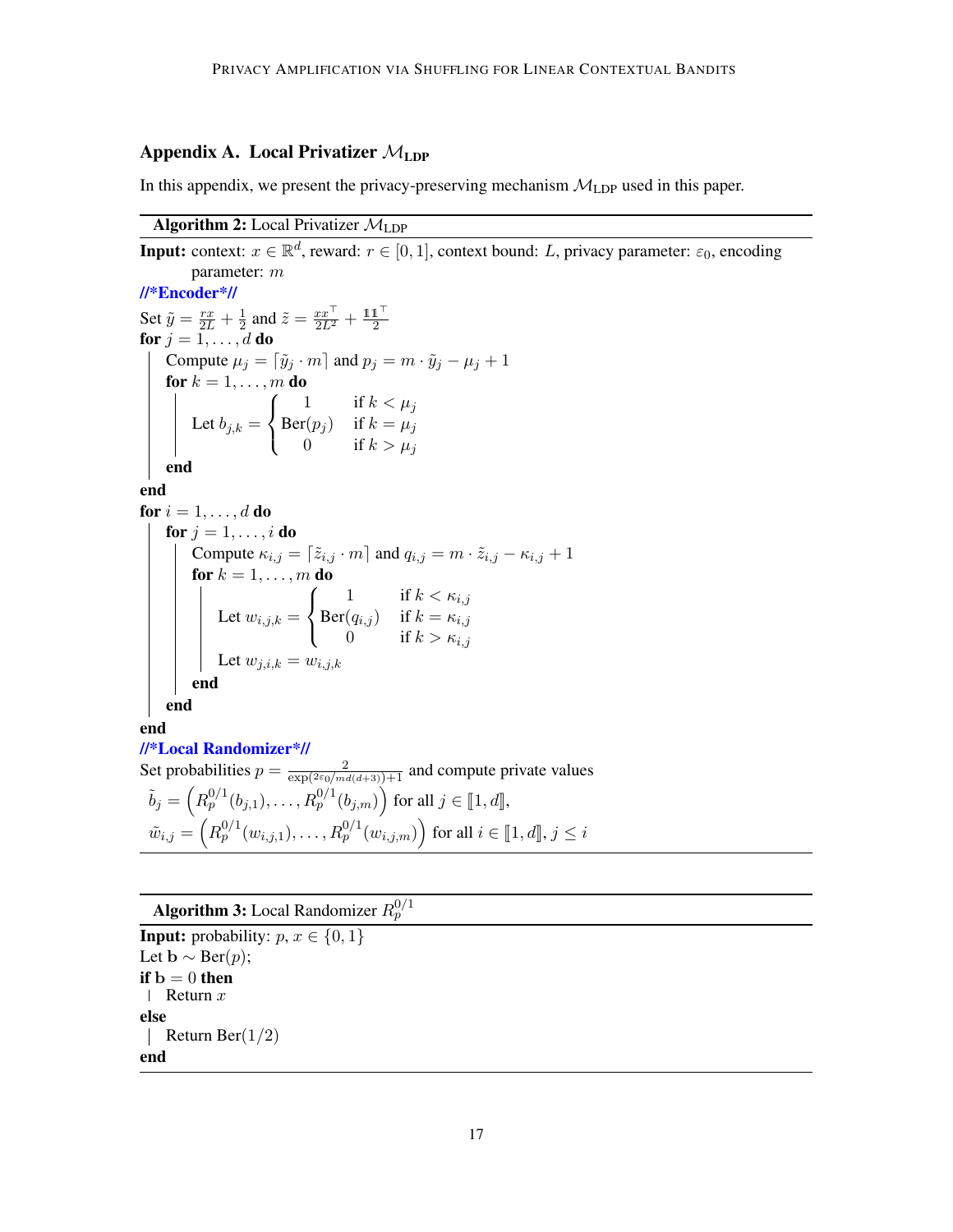## <span id="page-17-1"></span>Appendix B. Proofs

In this appendix, we provide the full derivation of the results stated in the main text. We start introducing the notion of central  $(\varepsilon, \delta)$ -DP that is widely used in the proofs.

<span id="page-17-0"></span>**Definition 13** A randomized mechanism,  $\mathcal{M}$  :  $\mathbb{R}^d \to \mathcal{Z}$ , is said to be central  $(\varepsilon, \delta)$  differential *private (DP) if for all sequence of values*  $z \in \mathcal{R}^d$  *and*  $z'$  *such that there exists a unique*  $i \leq t$  *for* which  $z_i \neq z'_i$  and for all  $j \neq i$ ,  $z_j = z'_j$  then

$$
\mathbb{P}\left(\mathcal{M}(z)\in A\mid z\right)\leq e^{\varepsilon}\mathbb{P}\left(\mathcal{M}(z)\in A\mid z'\right)+\delta
$$

*for any*  $A \subset Range(\mathcal{M})$ *.* 

Note that the concept of central DP is at the core for proving JDP results, in fact thanks to Claim 7 in [\(Shariff and Sheffet,](#page-14-1) [2018\)](#page-14-1) having a sequence  $(V_t, B_t)_t$  is  $(\varepsilon, \delta)$ -DP implies that a bandit algorithm based on this sequence is  $(\varepsilon, \delta)$ -DP.

#### B.1. Proof of Lem. [10](#page-10-1)

Here, we detail how to obtain the confidence intervals around  $\theta^*$  using the privatized estimator  $\tilde{\theta}_j$ for any batch  $j^S \leq M_S$  (with  $M_S = T l^*$  the total number of batches from the shuffler side). First, let's define the sequence of random variables  $(Y_{t,k,l,q})_{t\leq T,k,l\leq d,q\leq m}$ ,  $(Z_{t,k,l,q})_{t\leq T,k,l\leq d,q\leq m}$ two independent sequences of i.i.d. Bernoulli distributed random variable with parameters  $p =$  $2/(\exp(2\varepsilon_0/md(d+3))+1)$  and  $1/2$  and such that for all  $k, l \le d, Y_{t,k,l,q} = Y_{t,l,k,q}$  and  $Z_{t,k,l,q} =$  $Z_{t,l,k,q}$ . For every  $(t, k, l, q) \in [T] \times [d] \times [d] \times [m]$ ,  $Y_{t,k,l,q}$  is sampled by Alg. [3](#page-16-1) if  $Y_{t,k,l,q} = 1$  then it return the random variable  $Z_{t,k,l,q}$  otherwise it returns the true data.

In addition, let's define  $(A_{t,k,l} = w_{t,k,l,k,t,k,l})_{t \leq T,k,l \leq d}$  a sequence of Bernoulli random variable with parameter  $(q_{t,k,l})_{t\leq T,k,l\leq d}$  defined by the two sequences  $(\widetilde{z}_{t,k,l})_{t\leq T,k,l\leq d}$  and  $(\kappa_{t,k,l})_{t\leq T,k,l\leq d}$ in the mechanism  $\mathcal{M}_{\text{LDP}}$ , Alg. [2.](#page-16-0) Finally, let's note the sequence of data computing by the encoding part of Alg. [2.](#page-16-0)

For any batch  $j^A \leq M_S$ , we can write the approximate design matrix and vector  $B_j$  as follows for every coordinate  $k, l \leq d$ :

$$
\widetilde{V}_{j,k,l} = \frac{1}{m(1-p)} \sum_{t=1}^{t_j} \sum_{q=1}^m Y_{t,k,l,q} Z_{t,k,l,q} - \frac{p}{2} + \sum_{t=1}^{t_j} \frac{x_{t,a_t} x_{t,a_t}^\top}{2L^2} + 2\lambda_j \mathbb{1}_{\{k=l\}} + \frac{1}{m} \sum_{t=1}^{t_j} A_{t,k,l} - (m\widetilde{z}_{t,k,l} - \kappa_{t,k,l} + 1) + \frac{1}{m(1-p)} \sum_{t=1}^{t_j} \sum_{q=1}^m (p - Y_{t,k,l,q}) w_{t,k,l,q}
$$
\n(11)

where  $\lambda_j$  is defined in Eq. [\(8\)](#page-11-0).

$$
\widetilde{B}_{j,k} = \frac{1}{m(1-p)} \sum_{l=1}^{t_j} \sum_{q=1}^{m} \left( \widetilde{b}_{l,i,q} - \frac{p}{2} \right) - \frac{t_j}{2}
$$
\n(12)

Now, given an well-chosen regularization  $\lambda_j$  the approximate design matrix  $\tilde{V}_j$  can be written as the sum of the true design matrix  $\sum_t x_{t,a_t} x_{t,a_t}^{\top}$  and a time-varying regularizer similar to [\(Shariff](#page-14-1)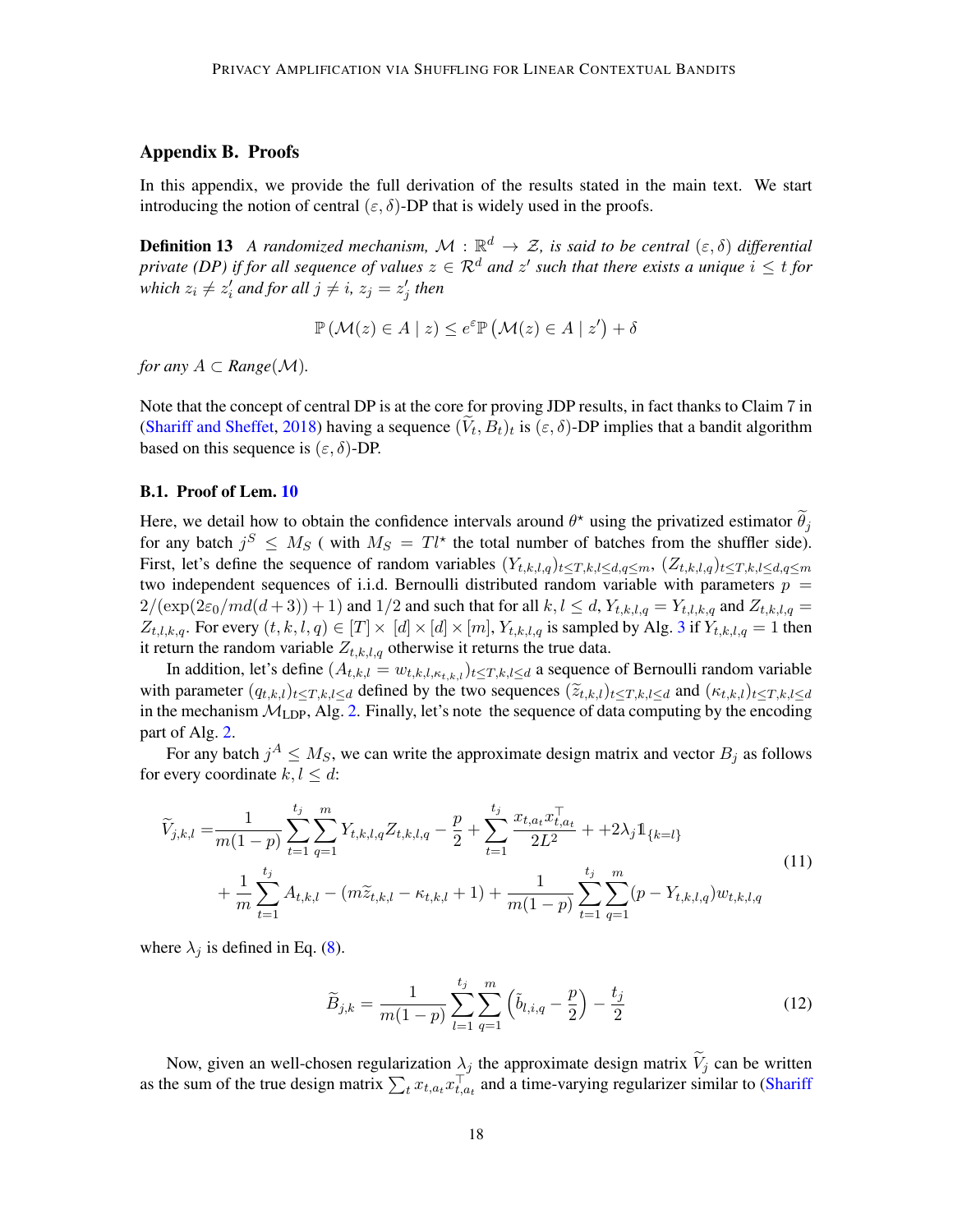[and Sheffet,](#page-14-1) [2018\)](#page-14-1). We just need to bound with high probability the deviation of the eigenvalues of  $\widetilde{V}_j - \sum_{t=1}^{t_j}$  $\frac{x_{t,a_t}x_{t,a_t}^\top}{2L^2} - \lambda_j I_d.$ 

Let's consider a vector  $v \in \mathbb{R}^d$  such that  $||v||_2 = 1$  then for any time  $t_j \leq T$  and  $\delta \in (0, 1)$  we have with probability at least  $1 - \delta$ :

$$
\left| \left\langle v, \left( \sum_{t=1}^{t_j} \sum_{q=1}^m Y_{t,\dots,q} Z_{t,\dots,q} - \frac{p \mathbb{1} \mathbb{1}^\top}{2} \right) v \right\rangle \right| \leq 2 \sqrt{2t_j m \ln(2/\delta)} \tag{13}
$$

Therefore because the matrix  $\left( \sum_{t=1}^{t_j} \sum_{q=1}^m Y_{t, \dots, q} Z_{t, \dots, q} - \frac{p \cdot 1 \cdot 1^{\top}}{2} \right)$  $\left(\frac{1}{2}\right)^{\frac{1}{2}}$  is symmetric we have that with high probability:

$$
\max\left\{\left|\lambda_{\min}\left(\sum_{t,q}Y_{t,\dots,q}Z_{t,\dots,q}-\frac{p\mathbb{1}\mathbb{1}^\top}{2}\right)\right|,\lambda_{\max}\left(\sum_{t,q}Y_{t,\dots,q}Z_{t,\dots,q}-\frac{p\mathbb{1}\mathbb{1}^\top}{2}\right)\right\}\leq 2\sqrt{2t_jm\ln(2/\delta)}
$$

where  $\lambda_{\min}$  and  $\lambda_{\max}$  are the minimum and maximum eigenvalues. Similarly, using the martingale difference structure, we have that for any  $v \in \mathbb{R}^d$ ,  $||v||_2 \leq 1$  and  $\delta \in (0, 1)$ , we have with probability at least  $1 - \delta$ :

$$
\left| \left\langle v, \left( \sum_{t=1}^{t_{j+1}} \sum_{q=1}^{m} (p \mathbb{1} \mathbb{1}^\top - Y_{t,\dots,q}) w_{t,\dots,q} \right) v \right\rangle \right| \leq 2 \sqrt{2t_{j+1} m \ln(2/\delta)} \tag{14}
$$

and

$$
\left| \left\langle v, \left( \sum_{t=1}^{t_{j+1}} A_t - (m \widetilde{z}_t - \kappa_t + 1) \right) v \right\rangle \right| \le 2 \sqrt{2t_{j+1} \ln(2/\delta)} \tag{15}
$$

Indeed, for every  $t \leq T$ , let's define the filtration  $\mathcal{F}_t$  which is the filtration generated by all the history up to time t included except for the noise added by the mechanism  $M_{\text{LDP}}$  that is to say  $\mathcal{F}_t$  =  $\sigma((x_{l,a_l},r_l)_{l\leq t},(Y_{l,i,j,q})_{l There$ fore, we have that:

$$
\mathbb{E}((p - Y_{t,k,l,q})w_{t,k,l,q} | \mathcal{F}_t) = \mathbb{E}(p - Y_{t,k,l,q})\mathbb{E}(w_{t,k,l,q} | \mathcal{F}_t) = 0
$$
  

$$
\mathbb{E}(A_{t,k,l} - (m\widetilde{z}_{t,k,l} - \kappa_{t,k,l} + 1) | \mathcal{F}_t) = \mathbb{E}(A_{t,k,l}\mathcal{F}_t) - (m\widetilde{z}_{t,k,l} - \kappa_{t,k,l} + 1) = 0
$$
 (16)

because  $Y_t$  is independent of  $\mathcal{F}_t$  and  $w_t$ . The second equality comes from the fact that given  $\mathcal{F}_t$ ,  $A_{t,k,l}$  is a Bernoulli random variable with parameter  $m\widetilde{z}_{t,k,l} - \kappa_{t,k,l} + 1$ .

Hence, when choosing  $\lambda_j =$ For White parameter  $m \frac{\sqrt{8t_j \ln(2t_j/\delta)}}{m} + \frac{2\sqrt{8t_j \ln(2t_j/\delta)}}{(1-p)\sqrt{m}}$  $\frac{G(y) \ln(2\ell y/\delta)}{(1-p)\sqrt{m}}$ , we have that with probability at least  $1 - \delta$ :

$$
\forall j \leq M_S, \qquad \lambda_{\min} \left( \widetilde{V}_j - \sum_{t=1}^{t_j} \frac{x_{t, a_t} x_{t, a_t}^\top}{2L^2} \right) \geq \frac{\sqrt{8t_j \ln\left(\frac{2t_j}{\delta}\right)}}{m} + \frac{2\sqrt{8t_j \ln\left(\frac{2t_j}{\delta}\right)}}{(1 - p)\sqrt{m}} + \tag{17}
$$

$$
\lambda_{\max}\left(\widetilde{V}_j - \sum_{t=1}^{t_j} \frac{x_{t,a_t} x_{t,a_t}^\top}{2L^2}\right) \le \frac{2\sqrt{8t_j \ln\left(\frac{2t_j}{\delta}\right)}}{m} + \frac{4\sqrt{8t_j \ln\left(\frac{2t_j}{\delta}\right)}}{(1-p)\sqrt{m}}\tag{18}
$$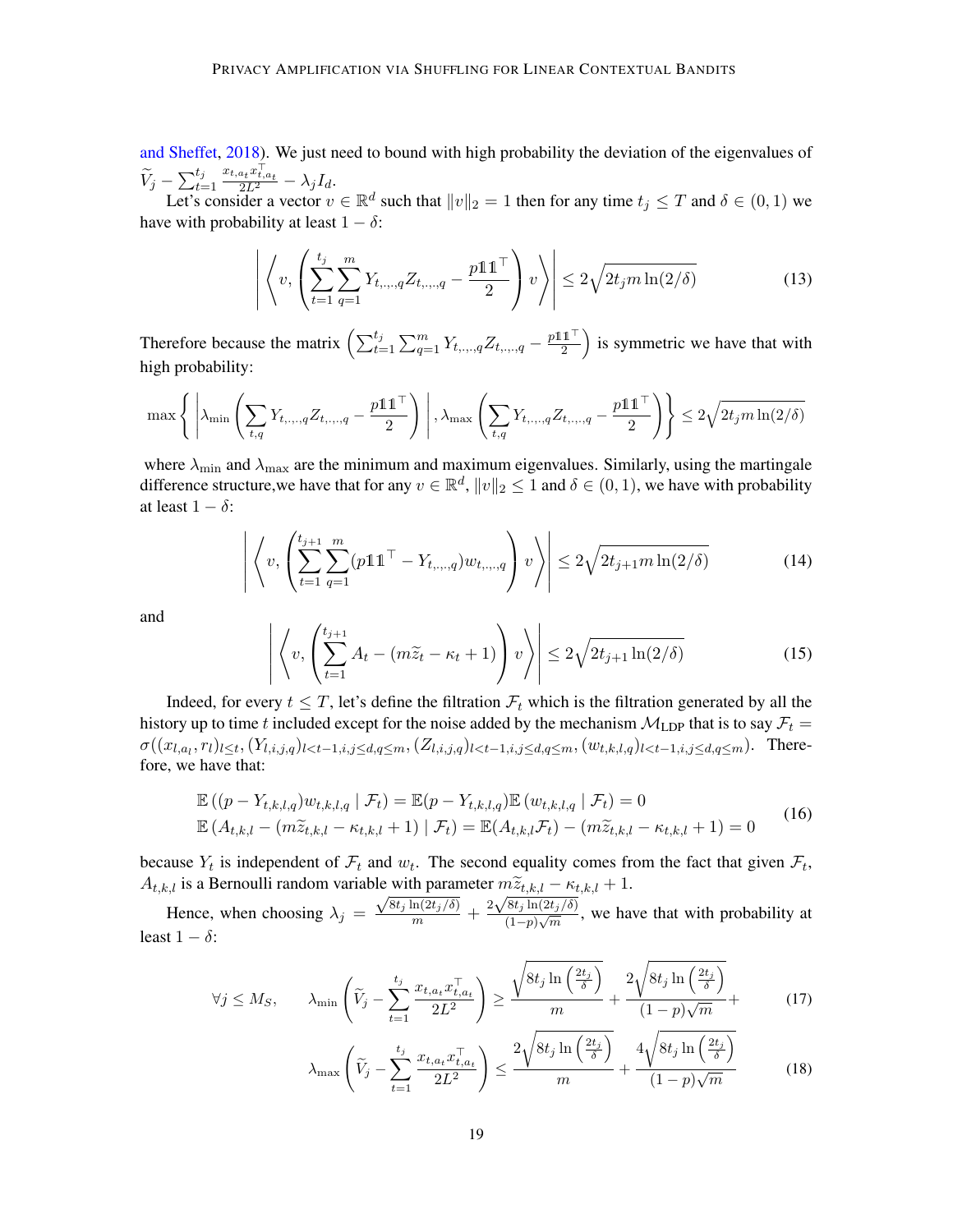In addition, with the same reasoning, we have with probability at least  $1 - \delta$ :

$$
\left\| \sum_{l=1}^{t_{j+1}} \frac{r_l x_{l,a_l}}{2L} - B_j \right\| \le 2\sqrt{dp \left(1 - \frac{p}{2}\right) t_j m \log \left(\frac{2t_j}{\delta}\right)} + \frac{4}{3} \sqrt{d} \log \left(\frac{2t_j}{\delta}\right) + \frac{2}{m} \sqrt{dt_j \log \left(\frac{2t_j}{\delta}\right)} \tag{19}
$$

Therefore, using Prop. 5 in [\(Shariff and Sheffet,](#page-14-1) [2018\)](#page-14-1), we have that the result.

#### B.2. Proof of Prop. [4](#page-7-1)

We now move to prove the following proposition which implies Prop. [4;](#page-7-1)

**Proposition 14** For any encoding parameter  $m \in \mathbb{N}^*$  and LDP parameter  $\varepsilon_0 > 0$ ,  $\mathcal{M}_{LDP}(x, r)$  is  $\varepsilon_0$ -LDP for any  $||x|| \leq L$  and  $r \in [0, 1]$ .

**Proof** For any  $x, x' \in \mathbb{R}^d$  and  $r, r' \in [0, 1]$  such that  $||x|| \leq L$  and  $||x'|| \leq L$  let's note  $\mathcal{M}_{\text{\text{LDP}}}(x,r) = \left((\tilde{w}_{i,j})_{i,j \leq d}, (\tilde{b}_{j})_{j \leq d}\right) \in \{0,1\}^{d^2m \times dm}$  and  $\mathcal{M}_{\text{\text{LDP}}}(x',r') = \left((\tilde{w}'_{i,j})_{i,j \leq d}, (\tilde{b}'_{j})_{j \leq d}\right) \in$  $\{0,1\}^{d^2m \times dm}$ . Therefore, let's consider a tuple  $(W_0, B_0) \in \{0,1\}^{d^2m \times dm}$  then we want to show that:

$$
\mathbb{P}\left(\mathcal{M}_{\text{LDP}}(x,r) = (W_0, B_0)\right) \le e^{\varepsilon_0} \mathbb{P}\left(\mathcal{M}_{\text{LDP}}(x',r') = (W_0, B_0)\right) \tag{20}
$$

But we have:

$$
\mathbb{P}\left(\forall i,j\leq d,\tilde{w}_{i,j}=W_{0,i,j},\tilde{b}_j=B_{0,j}\right)=\mathbb{P}\left(\forall i,j\leq d,\tilde{w}_{i,j}=W_{0,i,j}\right)\mathbb{P}\left(\forall j\leq d,\tilde{b}_j=B_{0,j}\right)
$$
\n(21)

In addition, because the mechanism  $R_p^{0/1}$  is an example of a randomized response mechanism [\(Dwork et al.,](#page-14-11) [2010\)](#page-14-11), we have that for all  $j \le d, q \le m$ ,  $\mathbb{P}(R_p^{0/1}(b_{j,m}) | b_{j,m}) \le (2/p - 1)$  $1)\mathbb{P}(R_p^{0/1}(b'_{j,m}) \mid b'_{j,m})$ . Therefore, because of the independence of the sequence  $(\tilde{b}_j)_j$ :

$$
\mathbb{P}\left(\forall j \le d, \tilde{b}_j = B_{0,j}\right) = \prod_{j,q} \mathbb{P}\left(\tilde{b}_{j,q} = B_{0,j,q}\right)
$$
\n
$$
\le \prod_{j,q} \mathbb{P}\left(\tilde{b}'_{j,q} = B_{0,j,q}\right) \left(\frac{2}{p} - 1\right) = \left(\frac{2}{p} - 1\right)^{dm} \mathbb{P}\left(\forall j, \tilde{b}'_j = B_{0,j}\right)
$$
\n(22)

For all  $i, j \leq d$ , we have that  $\tilde{w}_{i,j} = \tilde{w}_{j,i}$  therefore:

$$
\mathbb{P}(\forall i, j \le d, \tilde{w}_{i,j} = W_{0,i,j}) = \prod_{i,j \le i,q} \mathbb{P}(\tilde{w}_{i,j,q} = W_{0,i,j,q})
$$
\n
$$
\le \prod_{i,j \le i,q} \left(\frac{2}{p} - 1\right) \mathbb{P}(\tilde{w}'_{i,j,q} = W_{0,i,j,q})
$$
\n
$$
= \left(\frac{2}{p} - 1\right)^{md(d+1)/2} \mathbb{P}(\forall i, j \le d, \tilde{w}'_{i,j} = W_{0,i,j})
$$
\nHence the resulting when setting  $p = \frac{2}{\exp\left(\frac{\varepsilon_0}{md(d+3)/2}\right) + 1}$ .

20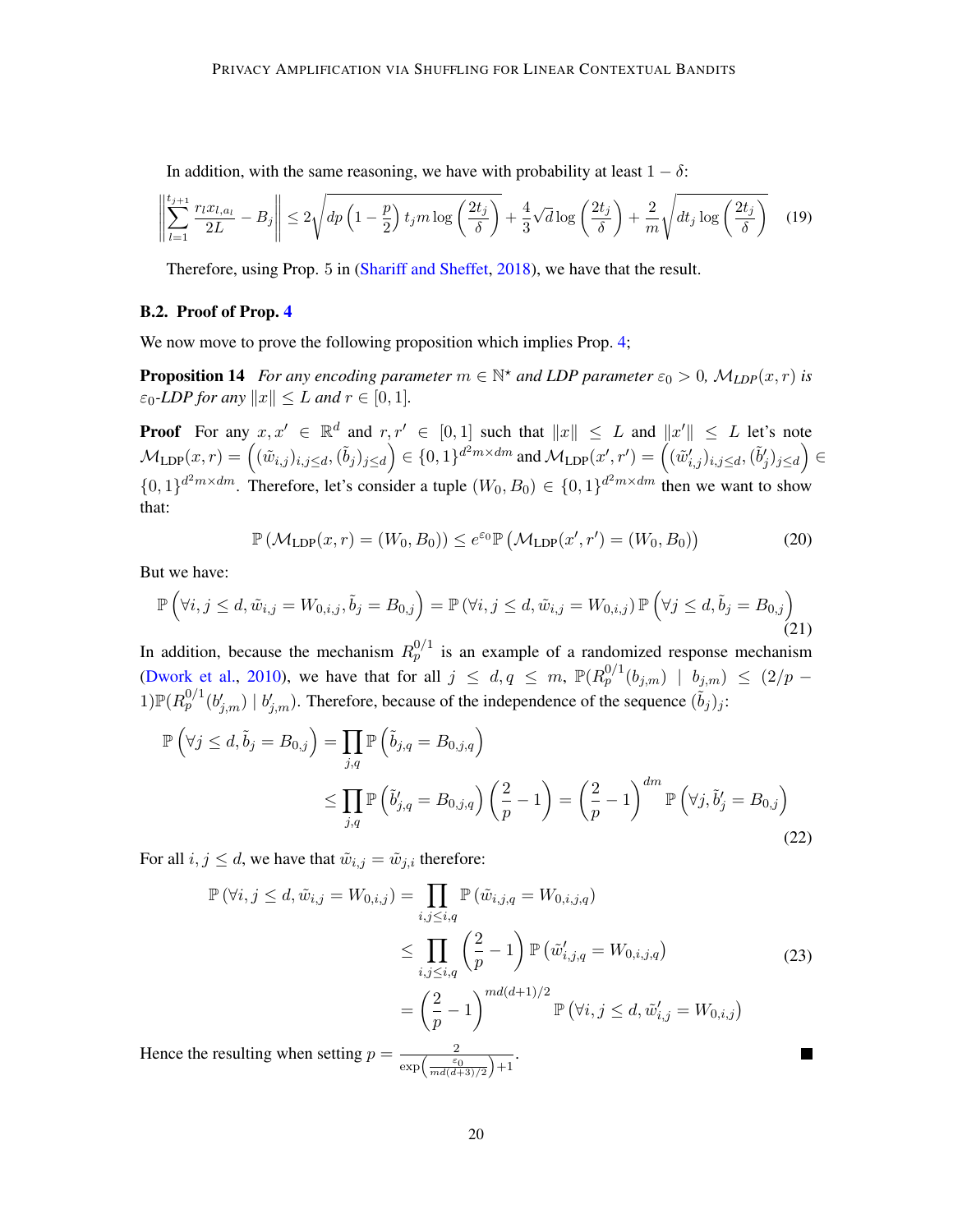## B.3. Proof of Thm. [5](#page-7-0)

Before proving the JDP guarantees of our algorithm, that is to say Thm. [5.](#page-7-0) We first prove the following proposition that is a consequence of Thm. 5.4 in [\(Cheu et al.,](#page-13-5) [2019\)](#page-13-5).

**Proposition 15** *For any*  $\delta_0$ ,  $\delta \in (0, 1)$ *, number of batch*  $M_S$  *and length l, encoding parameter m*,  $LDP$  parameter  $0<\varepsilon_0\leq\ln\left(\frac{l}{(7\ln(8m/\delta_0))}-1)\right)$  and for all batch  $j\leq M_S$  of length l, the statistics  $(Z_j, U_j)$  computed by the shuffler (with  $p = 2/(e^{2\varepsilon_0/md(d+3)} + 1)$ )) are  $(\varepsilon_{j,c}, \delta + \delta_0)$ -DP with

<span id="page-20-0"></span>
$$
\frac{\varepsilon_{j,c}}{2d(d+3)\sqrt{8m\log(8m/\delta_0)}} = \left(1 - \left(p - \sqrt{\frac{2p\log\left(\frac{2m}{\delta_0}\right)}{l}}\right)\right)\sqrt{\frac{32\log(8m/\delta_0)}{l\left(p - \sqrt{\frac{2p\log(8\delta_0/m)}{l}}\right)}}\tag{24}
$$

**Proof** [of Prop. [15\]](#page-20-0) Let's consider  $\delta \in (0, 1)$  and define

$$
E_{\delta} = \bigcap_{T=1}^{+\infty} \left\{ \left\| \frac{1}{m(1-p)} \sum_{t=1}^{T} \sum_{q=1}^{m} Y_{t, ..., q} Z_{t, ..., q} - \frac{p}{2} \mathbf{1} \mathbf{1}^{\top} \right\| \right.+ \left\| \frac{1}{m} \sum_{t=1}^{T} A_t - (m \tilde{z}_t - \tilde{\theta}_t + 1) \right\| + \left\| \frac{1}{m(1-p)} \sum_{t=1}^{T} \sum_{q=1}^{m} (p - Y_{t, ..., q}) w_{t, ..., q} \right\| \leq \frac{\sqrt{8T \ln(2T/\delta)}}{m} + \frac{2\sqrt{8T \ln(2T/\delta)}}{(1-p)\sqrt{m}} \right\}
$$

This event is such that  $\mathbb{P}(E_{\delta}) \geq 1 - \delta$ . Therefore for a batch j and any event A, we have that:

$$
\mathbb{P}\left(\left(\mathcal{M}_{LDP}(x_{\sigma_j(t)}x_{\sigma_j(t)}^{\top}, r_{\sigma_j(t)}x_{\sigma_j(t)}))\right)_{t \in [\![t_j+1, t_{j+1}]\!]} \in A\right) =
$$
\n
$$
\mathbb{P}\left(\left(\mathcal{M}_{LDP}(x_{\sigma_j(t)}x_{\sigma_j(t)}^{\top}, r_{\sigma_j(t)}x_{\sigma_j(t)}))\right)_{t \in [\![t_j+1, t_{j+1}]\!]} \in A, \mathcal{E}_{\delta}\right)
$$
\n
$$
+ \mathbb{P}\left(\left(\mathcal{M}_{LDP}(x_{\sigma_j(t)}x_{\sigma_j(t)}^{\top}, r_{\sigma_j(t)}x_{\sigma_j(t)}))\right)_{t \in [\![t_j+1, t_{j+1}]\!]} \in A, \mathcal{E}_{\delta}^{c}\right)
$$

Therefore, we have that:

$$
\mathbb{P}\left(\left(\mathcal{M}_{LDP}(x_{\sigma_j(t)}x_{\sigma_j(t)}^\top, r_{\sigma_j(t)}x_{\sigma_j(t)}))\right)_{t\in[\![t_j+1,t_{j+1}]\!]} \in A\right) \leq
$$
  

$$
\mathbb{P}\left(\left(\mathcal{M}_{LDP}(x_{\sigma_j(t)}x_{\sigma_j(t)}^\top, r_{\sigma_j(t)}x_{\sigma_j(t)}))\right)_{t\in[\![t_j+1,t_{j+1}]\!]} \in A, \mathcal{E}_{\delta}\right) + \delta
$$

And thanks to the definition of privacy with shuffling we have that:

$$
\mathbb{P}\left(\left(\mathcal{M}_{LDP}(x_{\sigma_j(t)}x_{\sigma_j(t)}^\top, r_{\sigma_j(t)}x_{\sigma_j(t)}))\right)_{t\in[\![t_j+1,t_{j+1}]\!]} \in A\right) \le
$$
  

$$
\mathbb{P}\left(\left(\mathcal{M}_{LDP}(x_{\sigma_j(t)}'(x_{\sigma_j(t)}')^\top, r_{\sigma_j(t)}x_{\sigma_j(t)}))\right)_{t\in[\![t_j+1,t_{j+1}]\!]} \in A\right) \exp(\varepsilon_{j,c}) + \delta_0 + \delta
$$

where  $\varepsilon_{j,c}$  is such that:

$$
\frac{\varepsilon_{j,c}}{2d(d+3)\sqrt{8m\log\left(\frac{8m}{\delta_0}\right)}} = \left(1 - \left(p - \sqrt{\frac{2p\log\left(\frac{2m}{\delta_0}\right)}{l}}\right)\right)\sqrt{\frac{32\log(8m/\delta_0)}{l\left(p - \sqrt{\frac{2p\log(8\delta_0/m)}{l}}\right)}}\tag{25}
$$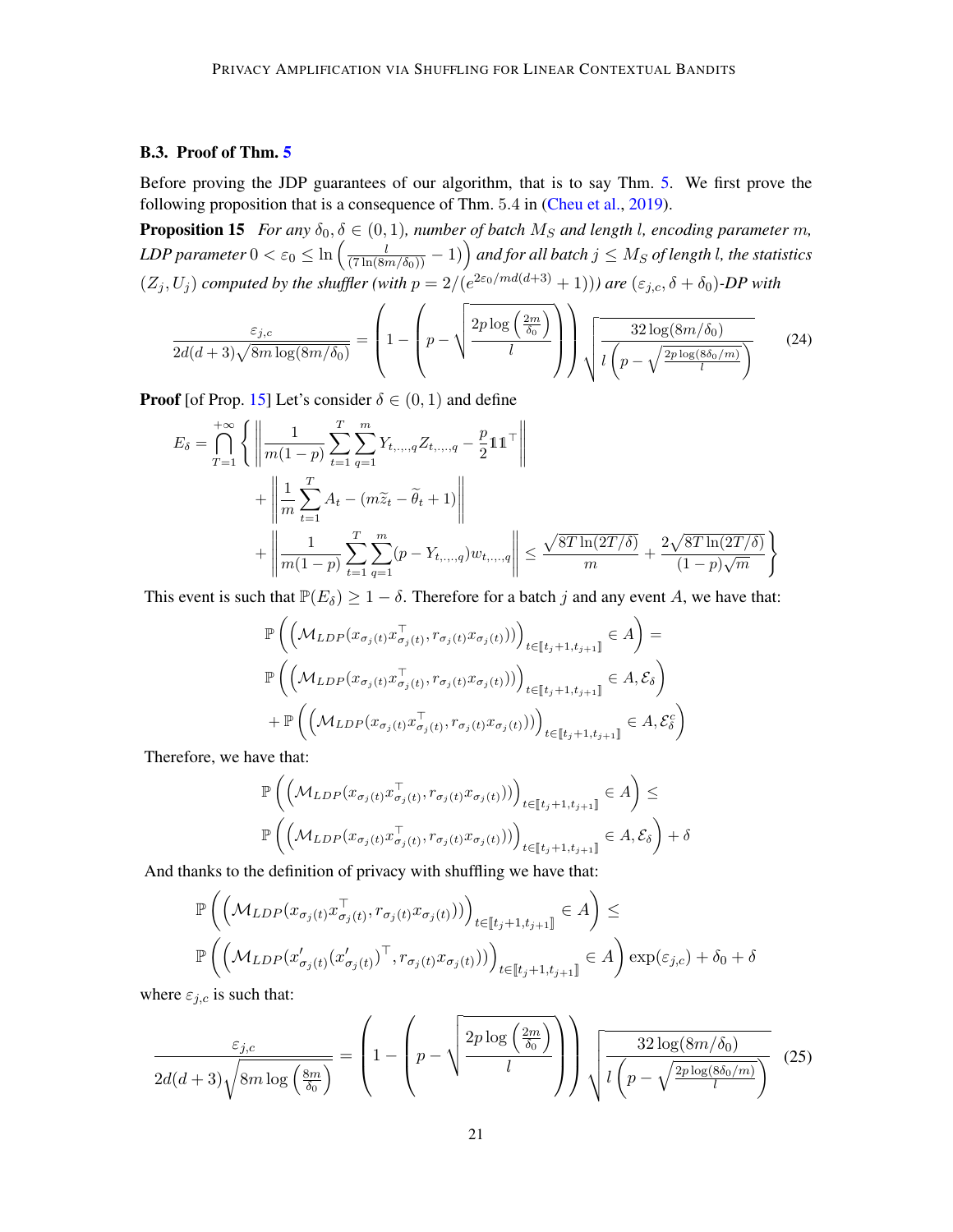according to Thm. 5.4 in [\(Cheu et al.,](#page-13-5) [2019\)](#page-13-5).

Now let's consider a set of parameters  $\delta_0, \delta \in (0,1)$  and  $\varepsilon, \varepsilon_0 \in (0,1)$  and a length l that satisfies Eq. [\(3\)](#page-8-2). Such length l exists for any  $p \in [0, 1]$  as

$$
\lim_{l \to +\infty} 2\sqrt{\frac{2\log(2m/\delta_0)}{l}} + \left(\frac{l\varepsilon}{2^5d(d+3)\log(8m/\delta_0)\sqrt{2T\ln(1/\delta_0)}}\right)^2 - \sqrt{\left(2 + \left(\frac{l\varepsilon}{2^5d(d+3)\log(8m/\delta_0)\sqrt{2T\ln(1/\delta_0)}}\right)^2\right)^2 - 4} = -2
$$
\n(26)

Therefore, thanks to Prop. [15,](#page-20-0) we have that each update to the design matrix is  $\left(\frac{\epsilon \sqrt{m}}{\sqrt{2}}\right)$  $\frac{\varepsilon\sqrt{l}}{2}$  $\frac{\sqrt{l}}{T}, \delta_0 + \delta$ )-DP. Therefore, using advanced composition yields the result.

#### B.4. Proof of Thm. [11](#page-11-2)

Let's now move on to the proof of the main theorem, Thm. [11.](#page-11-2) Let's note  $l^* = T/M_S$  where  $M_S$ is the number of batch from the shuffler point of view, this parameter is given to the shuffler. Now let's consider a shuffler batch  $j \leq M_S$ , sent to the bandit algorithm, let's note then  $q_j < j$  the last shuffler batch where Alg. [1](#page-4-1) has updated the estimate  $\tilde{\theta}$ . Therefore, if Alg. 1 decides to update the parameter  $\hat{\theta}$  after receiving the data from the shuffler batch j, we have that:

$$
\det(\tilde{V}_j) \ge (1 + \eta) \det(\tilde{V}_{q_j}) \tag{27}
$$

Let's consider any bandit batch r, between time  $t_r + 1$  and  $t_{r+1}$  we can then decompose the interval  $\{t_r + 1, \ldots, t_{r+1}\}$  into successive shuffler batches and we note the last of them  $j_r$ . That is to say, upon receiving the shuffler batch  $j_r$  and  $t_{j_r}$  the time step at which this batch begins, Alg. [1](#page-4-1) updates the parameter  $\tilde{\theta}$ , so increasing the bandit batch from r to  $r + 1$ . Therefore, for all shuffler batch  $j \leq j_r - 1$ , we have that  $\det(\widetilde{V}_j) \leq (1 + \eta) \det(\widetilde{V}_r)$  therefore for any vector  $x \in \mathbb{R}^d$ ,  $\left| \langle \theta^* - \tilde{\theta}_r, x \rangle \right| \leq \sqrt{1 + \eta} \beta_r \|x\|_{\tilde{V}_r^{-1}}$  (see App. D in [\(Abbasi-Yadkori et al.,](#page-13-9) [2011\)](#page-13-9)). In addition, for any time step t during a batch j,  $||x||_{\widetilde{V}_j^{-1}} \le ||x||_{\widetilde{V}_t^{-1}}$  where  $V_t$  is the design matrix computed with only data from the first t time steps. In addition for  $t \in \{t_{j_r}, \ldots, t_{r+1}\}$ , we have that the norm  $||x||_{\widetilde{V}_r^{-1}}$  can not be related to the norm of  $||x||_{\widetilde{V}_t^{-1}}$  but we have that:

$$
\left| \langle \theta^* - \widetilde{\theta}_r, x \rangle \right| \le \beta_r \|x\|_{\widetilde{V}_r^{-1}} \le \frac{\beta_r \|x\|_2}{\sqrt{\lambda_{\min}(V_r)}}
$$
(28)

Therefore, we can write the regret as:

$$
R_T = \sum_{t=1}^T \langle \theta^{\star}, x_{t, a_t^{\star}} - x_{t, a_t} \rangle = \sum_{p=0}^{M_R} \sum_{t=t_p+1}^{t_{p+1}} \langle \theta^{\star}, x_{t, a_t^{\star}} - x_{t, a_t} \rangle
$$
(29)

**The State**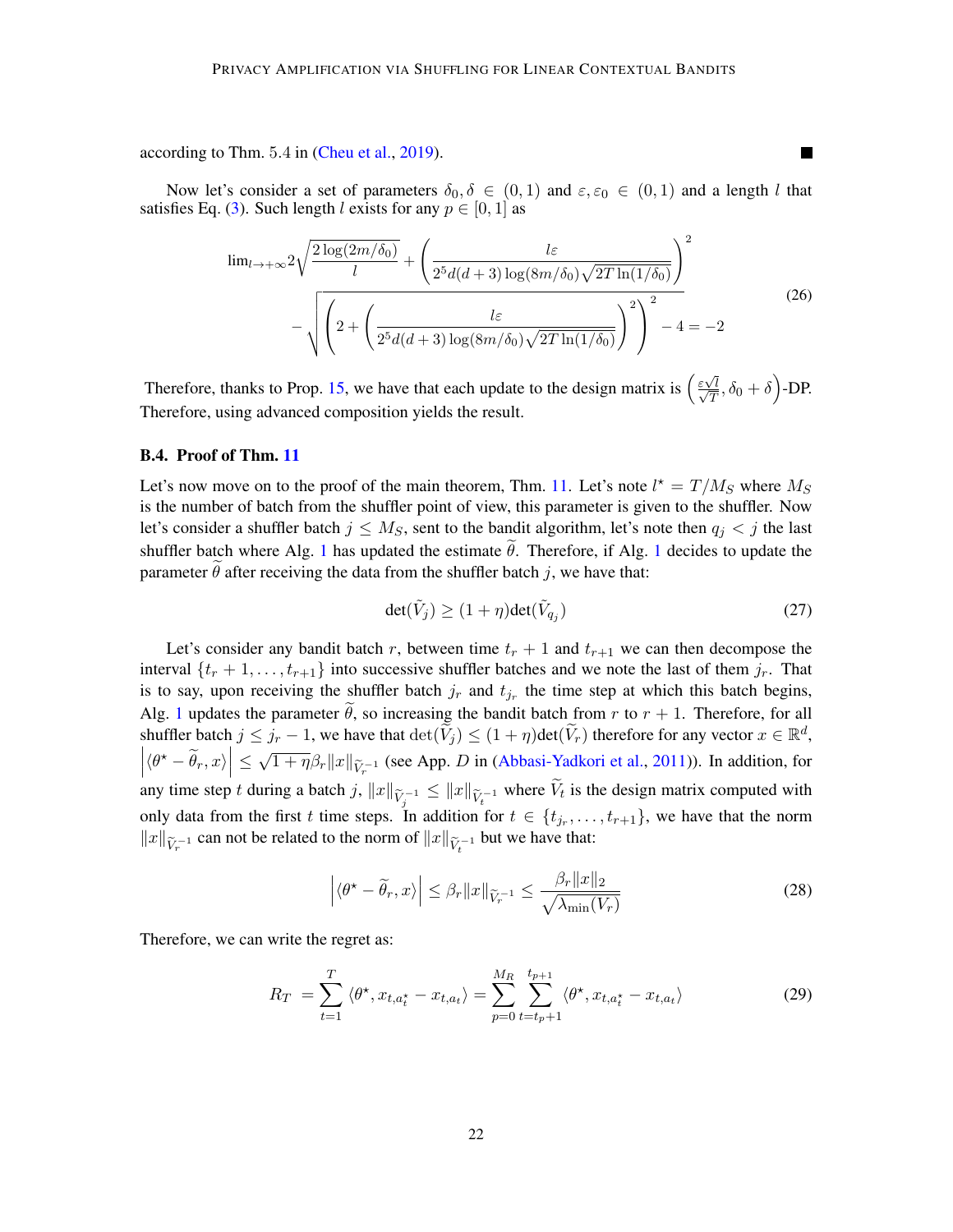where  $M_R$  is the number of batch of Alg. [1.](#page-4-1) Using the reasoning above, we have:

$$
R_T \le \sum_{p=0}^{M_R-1} \sum_{t=t_p+1}^{t_{j_p}} 2\beta_p \sqrt{1+\eta} \|x_{t,a_t}\|_{\widetilde{V}_t^{-1}} + \sum_{t=t_{j_p}+1}^{t_{p+1}} 2\beta_p \|x_{t,a_t}\|_{\widetilde{V}_{t_p}^{-1}}
$$
(30)

$$
\leq 2\beta_T \sum_{t=1}^T \sqrt{1+\eta} \|x_{t,a_t}\|_{\tilde{V}_t^{-1}} + \sum_{p=0}^{M_R-1} \frac{2\beta_p L l^*}{\sqrt{\lambda_{\min}(\tilde{V}_p)}}
$$
(31)

where  $l^*$  is the length of a shuffler batch. In addition, the design matrix  $\widetilde{V}_p$  is regularized to ensure that its minimum eigenvalues grows at a rate of  $\sqrt{t_p}$ . Therefore we have that for any bandit algorithm batch r:

$$
\frac{2\beta_r L l^\star}{\sqrt{\lambda_{\min}(\widetilde{V}_r)}} \leq 2L l^\star \left( \frac{\sigma \sqrt{2\log\left(\frac{2T}{\delta}\right) + d\log\left(3 + \frac{TL^2}{\lambda}\right)}}{\sqrt{\lambda_r}} + S\sqrt{3} + \frac{d\left(\sqrt{t_r m \log\left(\frac{2}{\delta}\right)} + \frac{2\log(2/\delta)}{3} + \frac{\sqrt{2}}{m}\sqrt{t_r \log\left(\frac{2}{\delta}\right)}\right)}{\lambda_r} \right)
$$

Therefore using [\(Carpentier et al.,](#page-13-11) [2020\)](#page-13-11), the regret can be bounded by:

$$
R_T \le 2\beta_T \sqrt{\left(1+\eta\right)T\log\left(1+\frac{T}{d\lambda}\right)} + \sum_{r=0}^{M_R-1} 2Ll^{\star}\left(\frac{\sigma\sqrt{2\log\left(\frac{2T}{\delta}\right)+d\log\left(3+\frac{TL^2}{\lambda}\right)}}{\sqrt{\lambda_r}} + S\sqrt{3} + \frac{d\left(\sqrt{t_r m\log\left(\frac{2}{\delta}\right)} + \frac{2\log(2/\delta)}{3} + \frac{\sqrt{2}}{m}\sqrt{t_r\log\left(\frac{2}{\delta}\right)}\right)}{\lambda_r}\right)
$$
(32)

We now proceed to bound each term individually. First, we have:

$$
\sum_{r=0}^{M_R-1} 2\sqrt{3}LI^{\star}S \le 2\sqrt{3}LSl^{\star}M_R
$$
\n(33)

This is because the shuffler sends data on a fix length schedule. Also, we have:

$$
\sum_{r=0}^{M_R-1} 2Ll^{\star} \frac{\sigma \sqrt{2\log\left(\frac{2T}{\delta}\right) + d\log\left(3 + \frac{TL^2}{\lambda}\right)}}{\sqrt{\lambda_r}} \le \frac{2M_R Ll^{\star} \sigma}{\sqrt{\lambda}} \sqrt{2\log\left(\frac{2}{\delta}\right) + d\log\left(3 + \frac{TL^2}{\lambda}\right)}\tag{34}
$$

Finally,

$$
\sum_{r=0}^{M_R-1} \frac{2Ll^{\star}d}{\lambda_r} \left( \sqrt{t_r m \log\left(\frac{2}{\delta}\right)} + \frac{2\log(2T/\delta)}{3} + \frac{\sqrt{2}}{m} \sqrt{t_r \log\left(\frac{2}{\delta}\right)} \right) \le \frac{4Ll^{\star}dM_R}{3} \log\left(\frac{2T}{\delta}\right)
$$

$$
+ \frac{\sqrt{2}Ll^{\star}dM_Rm}{4}
$$
(35)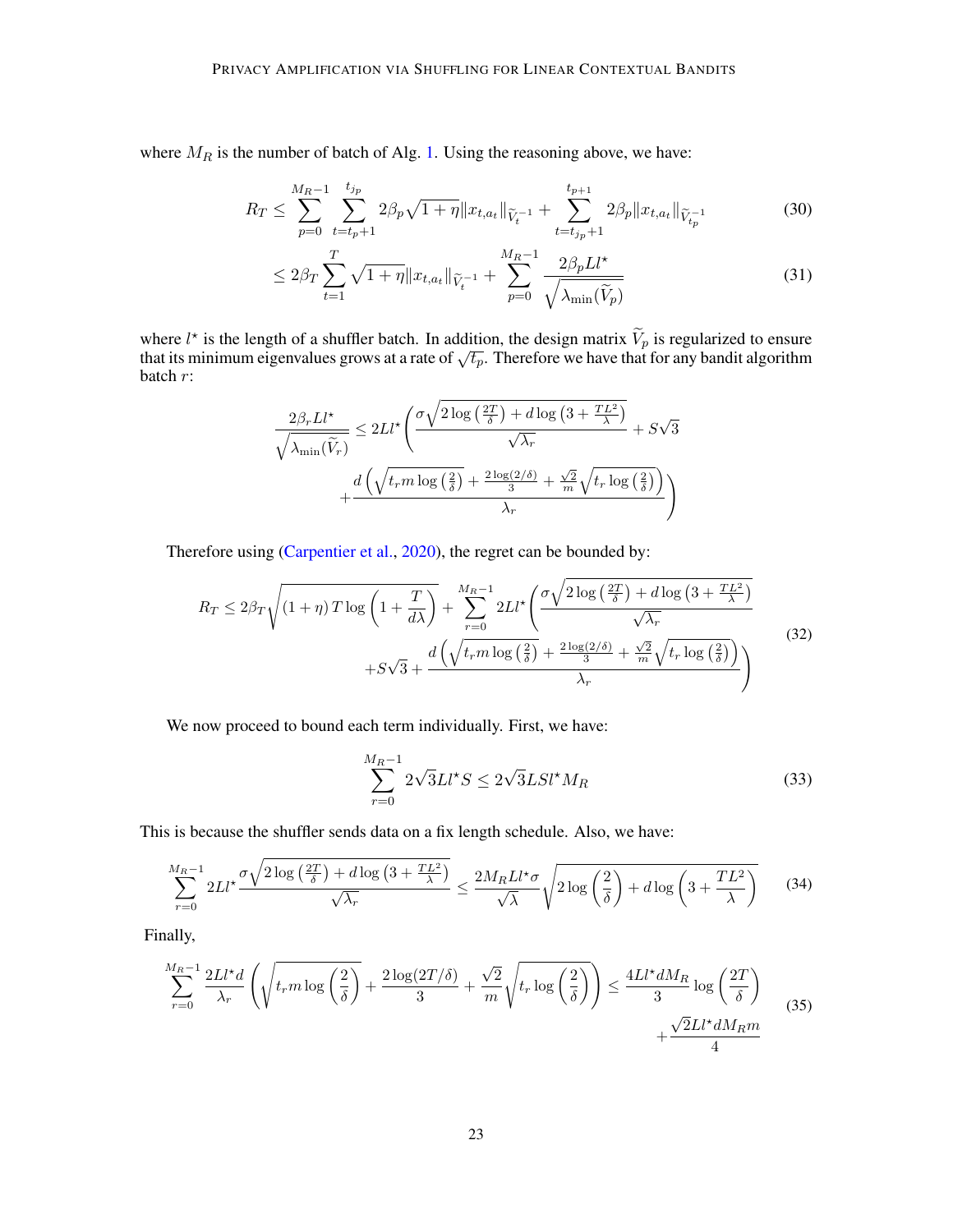Therefore with probability at least  $1 - \delta$  the regret is bounded by:

<span id="page-23-0"></span>
$$
R_T \le 2\beta_T \sqrt{(1+\eta) T \log\left(1+\frac{T}{d\lambda}\right)} + \frac{2M_R L l^* \sigma}{\sqrt{\lambda}} \sqrt{2 \log\left(\frac{2}{\delta}\right)} + d \log\left(3+\frac{TL^2}{\lambda}\right)
$$
  
 
$$
+ \frac{4L l^* dM_R}{3} \log\left(\frac{2T}{\delta}\right) + \frac{\sqrt{2}L l^* dM_R m}{4} + 2\sqrt{3}L S l^* M_R
$$
 (36)

**Bounding (a).** Given the expression of  $\beta_T$ , we have that:

$$
\begin{aligned}\n\text{(a)} &\leq \sigma \sqrt{\left(8\log\left(\frac{2T}{\delta}\right) + d\log\left(3 + \frac{TL^2}{\lambda}\right)\right)(1 + \eta)T\log\left(1 + \frac{T}{d\lambda}\right)} \\
&\quad + \frac{2\sqrt{3}ST^{1/4}}{\sqrt{1 - p}}\sqrt{(1 + \eta)T\log\left(1 + \frac{T}{d\lambda}\right)} \\
&\quad + \left(4dmT^{1/4} + \frac{8\log(2T/\delta)\sqrt{m}}{3}\right)\sqrt{(1 + \eta)T\log\left(1 + \frac{T}{d\lambda}\right)}\n\end{aligned}
$$
\n
$$
(37)
$$

Now, we are left with bounding the remaining of the right hand part of Eq. [\(36\)](#page-23-0). The first step to do so is to notice that the number of bandit algorithm batch is bounded by roughly  $\mathcal{O}(\log(T))$ , more precisely:

$$
M_R \le 1 + \frac{d \log \left( \frac{L^2 T}{d} + \frac{16\sqrt{T} \log(2T/\delta)}{(1-p)} \right)}{\log(1+\eta)}
$$
(38)

In addition, if  $l^*$  satisfies Eq. [\(3\)](#page-8-2) then we have that:

<span id="page-23-1"></span>
$$
l^* \le \max\left\{\frac{8\log(2m/\delta_0)}{p^2}, \frac{128\sqrt{2T\ln(2/\delta_0)}d(d+1)\log(8m/\delta_0)(1-p)}{\varepsilon}, \frac{14\log(2m/\delta_0)}{p}\right\}
$$
(39)

In Eq. [\(39\)](#page-23-1) we have that the regret is bounded with probability at least  $1 - \delta$ :

$$
R_T \le \frac{2\sqrt{3}(S+md)T^{3/4}}{\sqrt{1-p}} \sqrt{(1+\eta)\log\left(1+\frac{T}{d\lambda}\right)}
$$
  
+ 
$$
\frac{dLm}{\sqrt{\lambda}} \left(1+\frac{d^{3/2}\log\left(\frac{L^2T}{d}+\frac{16\sqrt{T}\log(2T/\delta)}{(1-p)}\right)^{3/2}}{\log(1+\eta)}\right) \times \max\left\{\frac{14\log(8m/\delta_0)}{p^2}, \frac{128\sqrt{2T\ln\left(\frac{2}{\delta_0}\right)}d(d+1)\log\left(\frac{8m}{\delta_0}\right)(1-p)}{\varepsilon}\right\}
$$
(40)

Therefore, we can differentiate two different scenarios: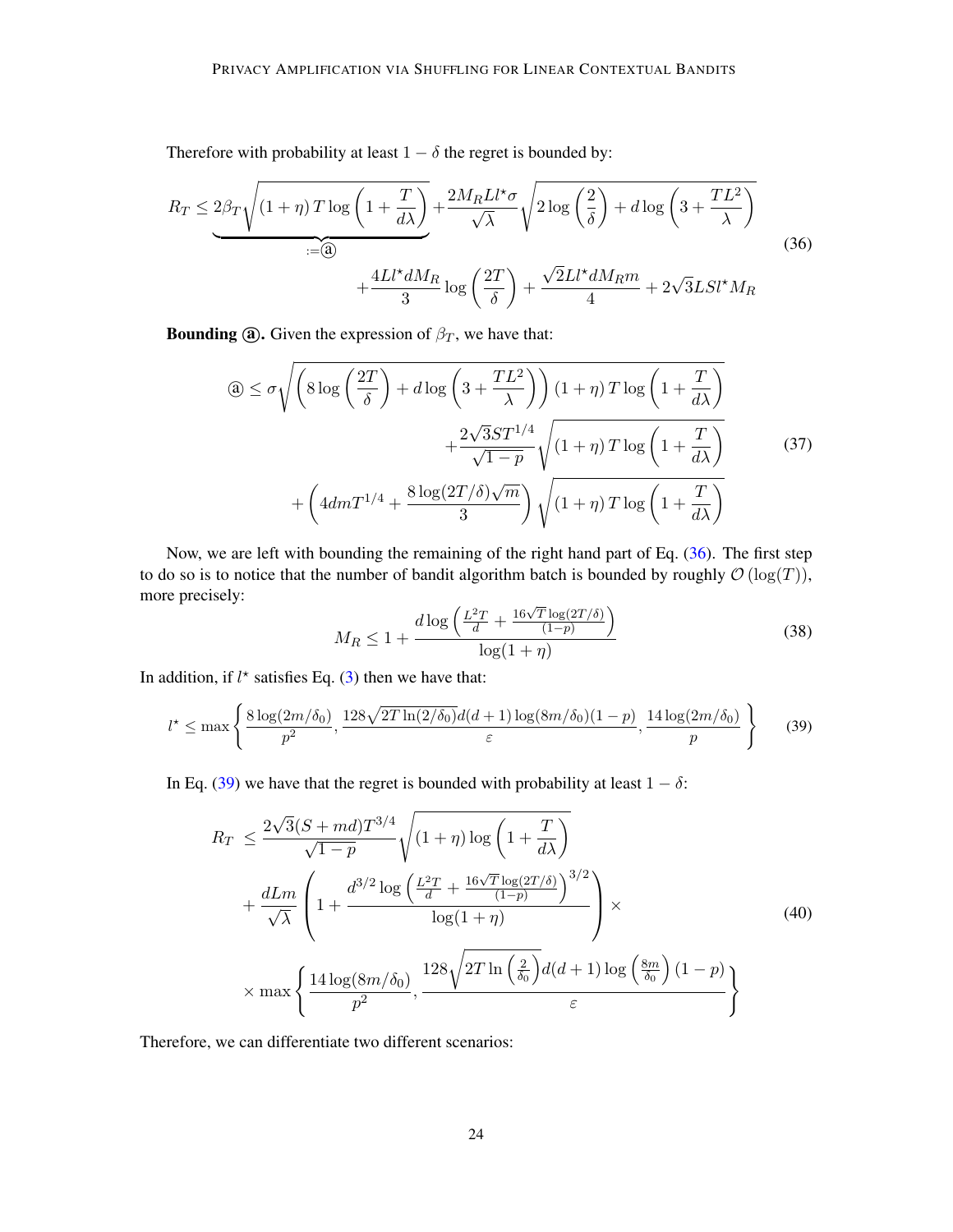• If 
$$
p^2(1-p) \le \frac{7T^{-1/2}\varepsilon}{64\sqrt{2\ln(2/\delta_0)}d(d+1)}
$$
:  
\n
$$
R_T \le \frac{2\sqrt{3}(S+md)T^{3/4}}{\sqrt{1-p}}\sqrt{(1+\eta)\log\left(1+\frac{T}{d\lambda}\right)}
$$
\n
$$
+\frac{dLm}{\sqrt{\lambda}}\left(1+\frac{d^{3/2}\log\left(\frac{L^2T}{d}+\frac{16\sqrt{T}\log(2T/\delta)}{(1-p)}\right)^{3/2}}{\log(1+\eta)}\right)\frac{14\log(8m/\delta_0)}{p^2}
$$
\n(42)

• If 
$$
p^2(1-p) \ge \frac{7T^{-1/2}\varepsilon}{64\sqrt{2\ln(2/\delta_0)}d(d+1)}
$$
:  
\n
$$
R_T \le \frac{2\sqrt{3}(S+md)T^{3/4}}{\sqrt{1-p}}\sqrt{(1+\eta)\log\left(1+\frac{T}{d\lambda}\right)} + \frac{264}{\sqrt{\lambda}}\sqrt{2}d^3\log\left(\frac{8m}{\delta_0}\right)^{3/2}Lm\left(1+\frac{d^{3/2}\log\left(\frac{L^2T}{d}+\frac{16\sqrt{T}\log(2T/\delta)}{(1-p)}\right)^{3/2}}{\log(1+\eta)}\right)\frac{\sqrt{T}(1-p)}{\varepsilon}
$$
\n
$$
(43)
$$

The last step now is to choose the parameter  $\varepsilon_0$  to optimize the regret. Therefore, if  $\varepsilon \leq \frac{1}{27T}$  $\frac{1}{27T^{1/4}}$ so in a high privacy regime, when choosing  $p = 1 - \varepsilon^{2/3} T^{1/6}$  we are in the second scenario above and:

$$
R_T \le \frac{T^{2/3}}{\varepsilon^{1/3}} \left[ \frac{264}{\sqrt{\lambda}} \sqrt{2} d^3 \log \left( \frac{8m}{\delta_0} \right)^{3/2} Lm \left( 1 + \frac{d^{3/2} \log \left( \frac{L^2 T}{d} + \frac{16\sqrt{T} \log(2T/\delta)}{(1-p)} \right)^{3/2}}{\log(1+\eta)} \right) + 2\sqrt{3}(S + md) \sqrt{(1+\eta) \log \left( 1 + \frac{T}{d\lambda} \right)} \right]
$$

## <span id="page-24-0"></span>Appendix C. Regret with Scheduled Update Algorithm

In this appendix, we present a bandit algorithm using a fixed schedule update instead of the determinant based condition used in Alg. [1.](#page-4-1) The main consequence of using a fixed batch bandit algorithm is a worse regret compared to Alg. [1.](#page-4-1) That is a consequence of the inflated bonus needed by the use of the local randomizer algorithm  $M_{\text{LDP}}$ . Let's consider the batched algorithm described in Alg. [4.](#page-25-0)

In terms of privacy Alg. [4](#page-25-0) enjoys the same guarantees as Alg. [1.](#page-4-1) For any  $\delta \in (0,1)$ , we have that with probability at least  $1 - \delta$ :

$$
R_T = \sum_{t=1}^T \langle \theta^*, x_{t,a_t^*} - x_{t,a_t} \rangle = \sum_{j=1}^M \sum_{t=t_j+1}^{t_{j+1}} \langle \theta^*, x_{t,a_t^*} - x_{t,a_t} \rangle \tag{44}
$$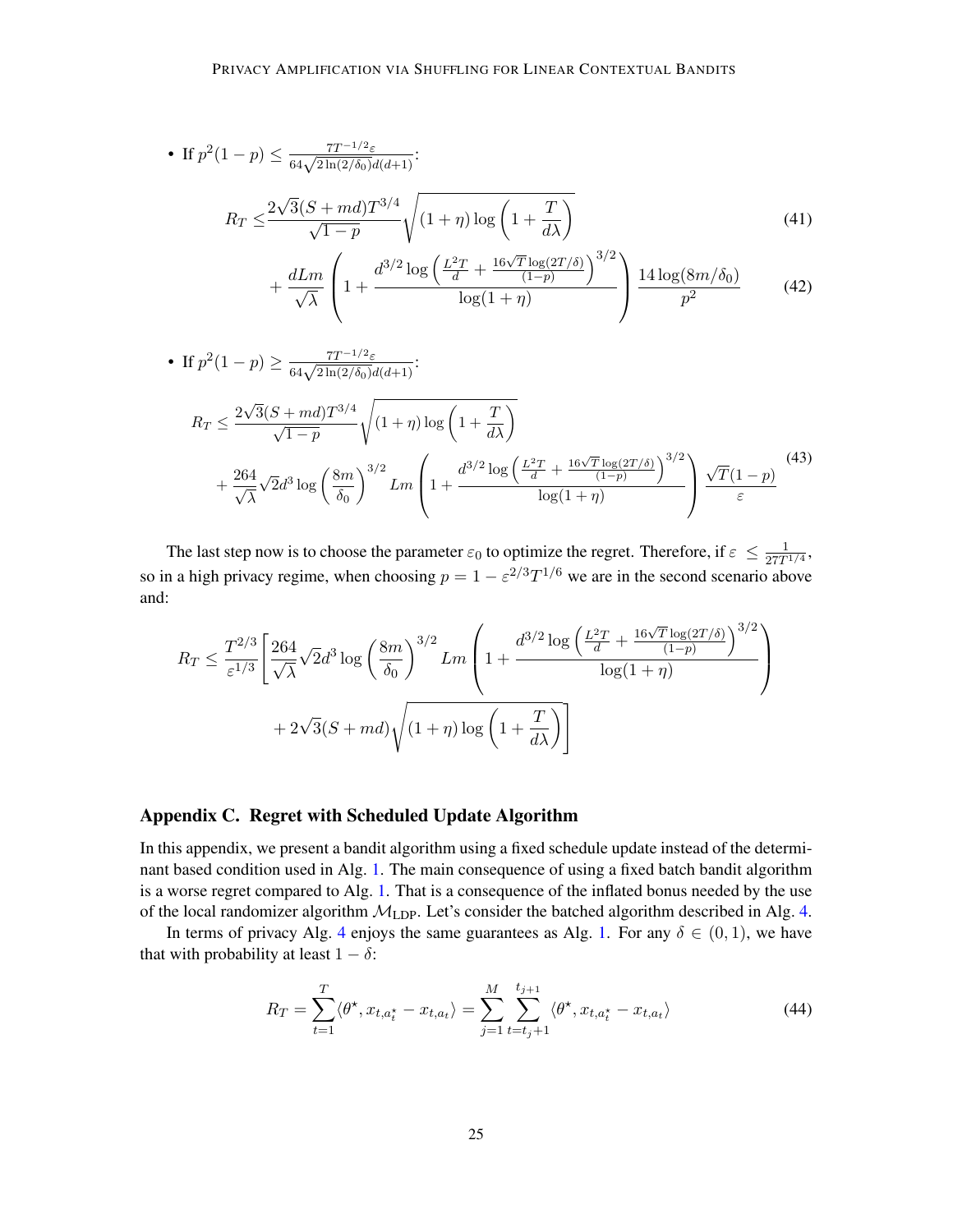## Algorithm 4: FixedBatchedShuffling-LinUCB

<span id="page-25-0"></span>**Input:** LDP parameter:  $\varepsilon_0$ , privacy parameter:  $\varepsilon, \delta'$ , regularization parameter: $\lambda$ , context bound: L, failure probability:  $\delta$ , low switching parameter:  $\eta$ , encoding parameter:  $m$ , dimension: d Initialize  $j^S = j^A = 0$ ,  $\widetilde{\theta}_0 = 0$ ,  $\widetilde{V}_0 = \lambda I_d$ ,  $p = \frac{2}{\exp(2\varepsilon_0/(ma))}$  $\exp(2\varepsilon_0/(md(d+3))) + 1$ for  $t = 0, 1, ...$  do User receives  $\theta_{jA}$ ,  $V_{jA}$  and  $\beta_{jA}$  and selects  $a_t \in \text{argmax}_{a \in [K]} \langle x_{t,a}, \theta_{jA} \rangle + \beta_{jA} || x_{t,a} ||_{\widetilde{V}_{jA}^{-1}}$ Observe reward  $r_t$  and compute private statistics  $(b_t, \tilde{w}_t) = \mathcal{M}_{\text{LDP}}((x_{t,a_t}, r_t), p, m, L)$ <br>Communication with the shufflor Communication with the shuffler  $B_{j^S}^S = B_{j^S}^S \cup (\tilde{b}_t, \tilde{w}_t)$ if  $|B_{j^S}^S|=l$  then Set  $t_{j^s+1} = t$ , compute a permutation  $\sigma$  of  $[[t_{j^s}+1, t_{j^s+1}]]$  and compute aggregate statistics  $\forall i \leq d, k \leq i, \qquad Z_{j^S,i} = \sum$ l  $n=1$  $\sum_{i=1}^{m}$  $q=1$  $\tilde{b}_{\sigma(n),i,q}$  and  $U_{j^S,i,k} = \sum$ l  $n=1$  $\sum_{i=1}^{m}$  $\sum_{q=1} \widetilde{w}_{\sigma(n),i,k,q}$ Set  $U_{j^S,i,k} = U_{j^S,k,i}, B_{j^S+1} = \emptyset$  and  $j^S = j^S + 1$ Communication with the bandit algorithm Receives  $(Z_j s_{-1}, U_j s_{-1})$  and compute candidate statistics  $B_{jA+1} = B_{jA+1} +$  $Z_{j^S-1}$  $\frac{Z_{jS-1}}{m(1-p)} - \frac{l^S}{2(1-p)}$  $2(1-p)$  $V_{jA+1} = V_{jA+1} +$  $U_j s_{-1}$  $\frac{U_j s_{-1}}{m(1-p)} - \frac{l^S}{2(1-p)}$  $\frac{1}{2(1-p)}+2(\lambda_{jA+1}-\lambda_{jA})I_d$ Compute  $\theta_{j^A+1} = \frac{1}{L}$  $\frac{1}{L}\widetilde{V}_{j^A+1}^{-1}\widetilde{B}_{j^A+1}$ Set  $t_{jA+1} = t$ ,  $\beta_{jA+1}$  and  $\lambda_{jA+1}$  as in Eq. [\(7\)](#page-10-0) and Eq. [\(8\)](#page-11-0) Set  $j^A = j^A + 1$ ,  $\widetilde{B}_{jA+1} = \widetilde{B}_{jA}$  and  $\widetilde{V}_{jA+1} = \widetilde{V}_{jA}$ end end